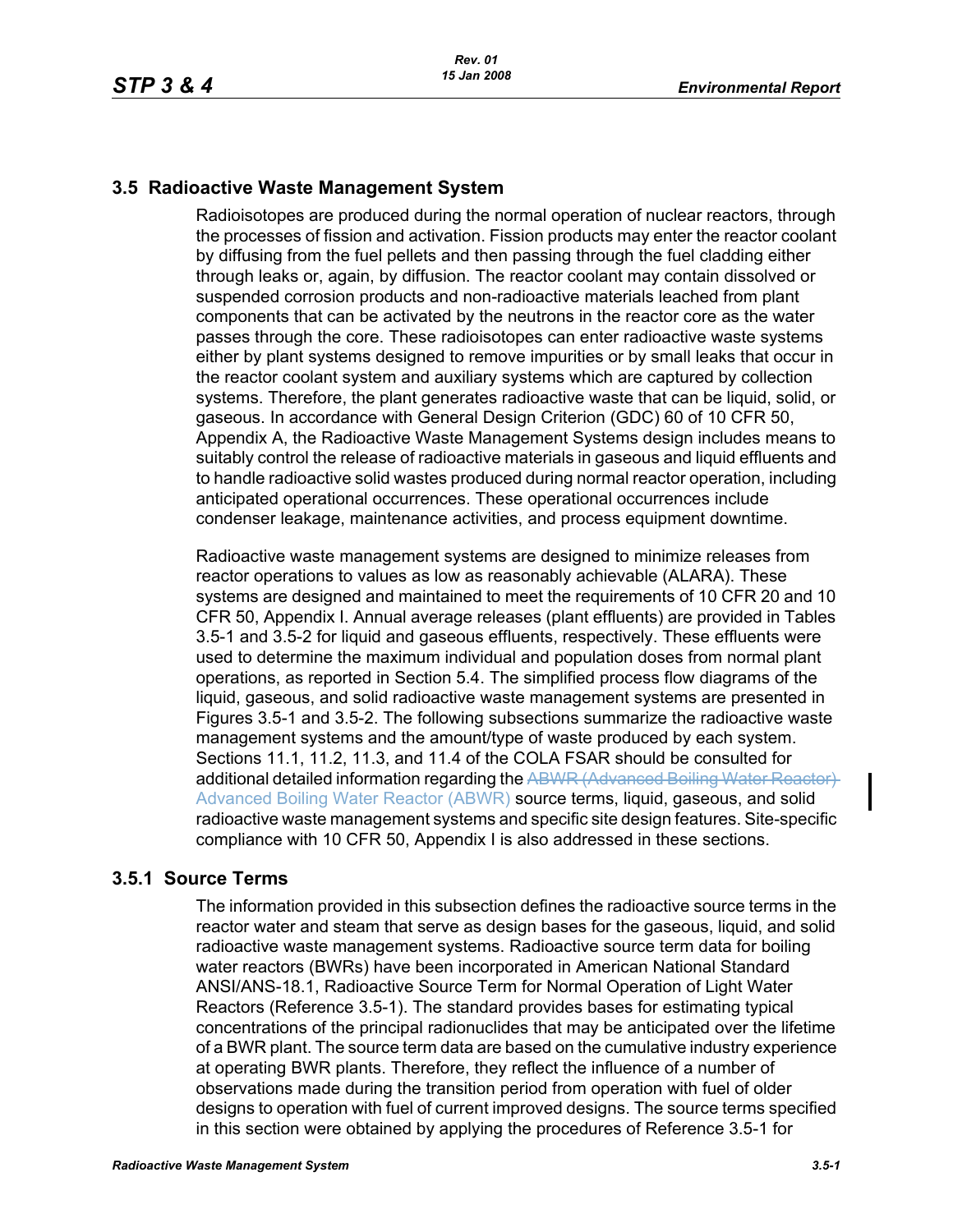estimation of typical source terms and adjusting the results upward as appropriate to ensure conservative bases for design. The methodology for adjustment of the source terms is provided in Section 11.1.3 of the DCD. The plant parameters and nuclide removal rate parameters used to perform the adjustment calculations are contained in DCD Tables 11.1-6 and 11.1-7, respectively. A major parameter in the adjustment of the source term is the reactor thermal power. These are 3400 MWt for the reference BWR and 3926 MWt for the ABWR.

The various radionuclides included in the design basis source term have been categorized as fission products or activation products and tabulated in the subsections that follow. The lists do not necessarily include all radionuclides that may be detectable or theoretically predicted to be present. Those that have been included are considered to be potentially significant with respect to one or more of the following considerations:

- **Plant equipment design**
- **Burnelling design**
- **Understanding system operation and performance**
- **Measurement practicability**
- **Evaluation of radioactivity in effluents to the environment**

# **3.5.1.1 Fission Products**

# **3.5.1.1.1 Noble Gas Fission Products**

Typical concentrations of the 13 principal noble gas fission products as observed in steam flowing from the BWR reactor vessel are provided in the source term standard ANSI/ANS-18.1 (Reference 3.5-1). Concentrations in the reactor water are considered negligible because all of the gases released to the coolant are assumed to be rapidly transported out of the vessel with the steam and removed from the system with the other noncondensables in the main condenser.

The design basis noble gas source term for the ABWR is selected such that the mix is that of Reference 3.5-1 and the total of the release rates of the 13 noble gases from the vessel is 3700 MBq/s (megabecquerels per second) as evaluated after a 30-minute decay. The noble radiogas source term rate after 30-minute decay has been used as a conventional measure of the fuel leakage rate, since it is conveniently measurable and is consistent with the nominal 30-minute offgas holdup system used on a number of early plants. A design basis noble gas release rate of 3700 MBq/s after a 30-minute decay has historically been used for the design of the gaseous waste management systems in BWR plants (Reference 3.5-2) with satisfactory results. It was selected on the basis of operating experience with consideration given to several judgmental factors, including the implications to environmental releases, system contamination, and building air contamination. The design basis value is considered to represent a long-term average value. An instantaneous release rate of several times the annual average permissible release rate limit may be permitted as long as it is consistent with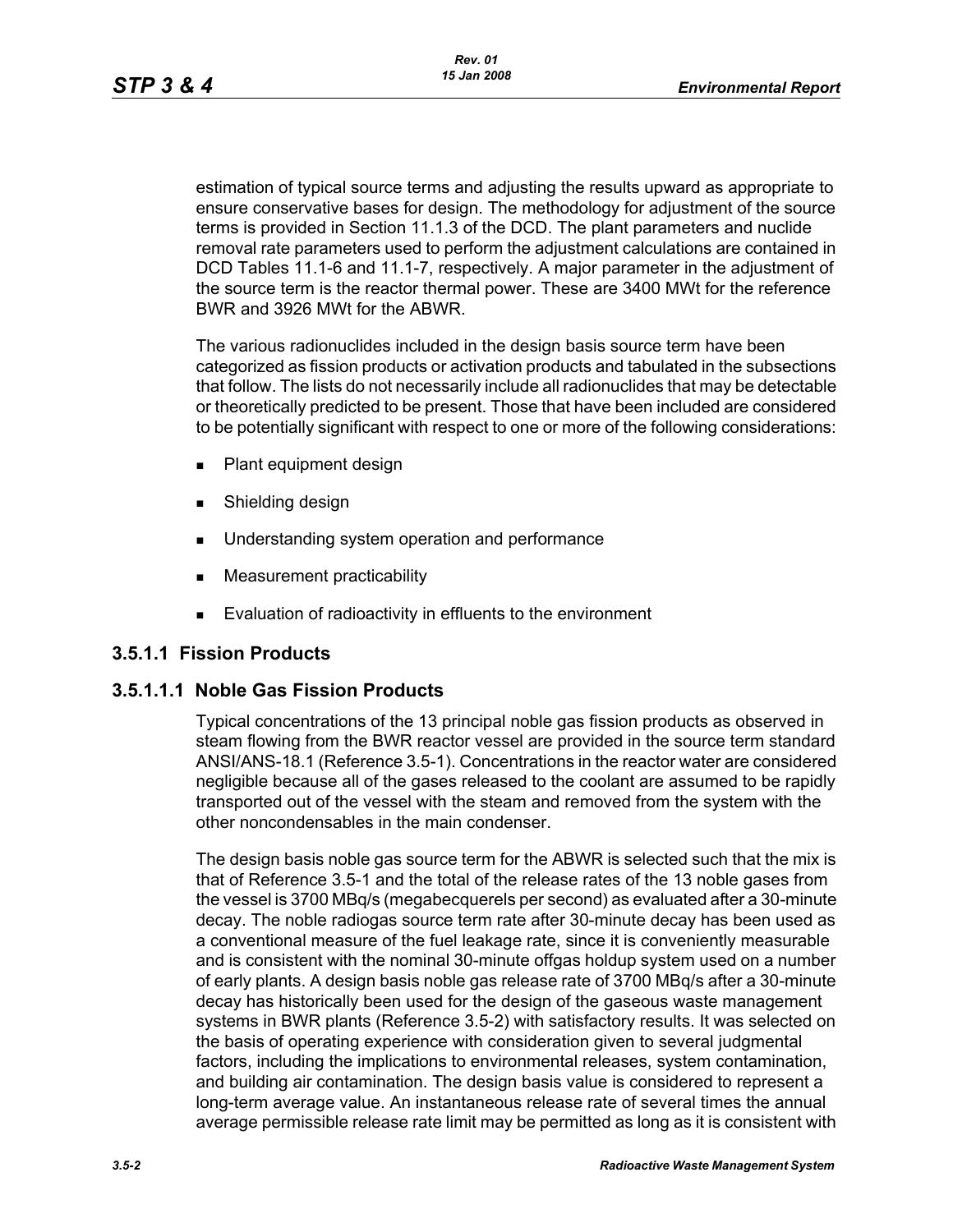the limits established by 10 CFR 20 and the annual average is not exceeded. Normal operational noble gas release rates for the ABWR are expected to be approximately 555 MBq/s as evaluated after a 30-minute decay (Reference 3.5-5, Subsection 11.1.1.2). This may be compared with normal release rates on the order of 1850 MBq/s based on fuel experience through the mid 1970s (Reference 3.5-3). Consequently, with continued application of the design basis of 3700 MBq/s, there is increased margin relative to expected release rates when operating with fuel of modern design. The design basis noble gas source terms are presented in Table 3.5-3.

# **3.5.1.1.2 Radioiodine Fission Products**

For many years, design basis radioiodine source terms for BWRs have been specified to be consistent with an I-131 leak rate of 25.9 MBq/s from the fuel (Reference 3.5-2). Experience indicated that I-131 leakage rates this high would be approached only during operation with substantial fuel cladding defects. It would not be anticipated that full power operation would continue for any significant period of time with fuel cladding defects as severe as might be indicated by I-131 leakage as much as of 25.9 MBq/s. The design basis reactor water radioiodine concentrations for the ABWR are based on the relative mix of radioiodines in reactor water predicted by the data of Reference 3.5- 1 with magnitudes increased such that the I-131 concentration is consistent with a release rate of 25.9 MBq/s from the fuel. This provides a substantial margin relative to the expected I-131 release rate of approximately 3.7 MBq/s.

Reference 3.5-1 specifies expected concentrations of the five principal radioiodines in reactor water for a reference BWR design and provides the bases for adjusting the concentrations for plants with relevant plant parameters that do not match those of the reference plant. The design basis concentrations in reactor water are presented in Table 3.5-4. The ratio of concentration in reactor steam to concentration in reactor water (carryover ratio) is taken to be 0.015 for radioiodines (Reference 3.5-1). Consequently, the design basis concentrations of radioiodines in steam are determined by multiplying the values of Table 3.5-4 by the factor of 0.015.

#### **3.5.1.1.3 Other Fission Products**

This category includes all fission products, other than noble gases and iodines, and also includes transuranic nuclides. Some of the fission products are noble gas daughter products that are produced in the steam and condensate system. The only transuranic nuclide that is detectable in significant concentrations is Np-239. Concentrations of those radionuclides that are typically observable in the coolant are provided in Reference 3.5-1 for a reference BWR plant. The reference plant concentrations were adjusted to obtain estimates for the ABWR plant. The design basis reactor water concentrations are presented in Table 3.5-5. The ratio of concentration in steam to concentration in water (carryover) for these nuclides is expected to be less than 0.001 (Reference 3.5-5, Section 11.1.1.3). The design basis concentrations in steam are obtained by multiplying the values in Table 3.5-5 by 0.001.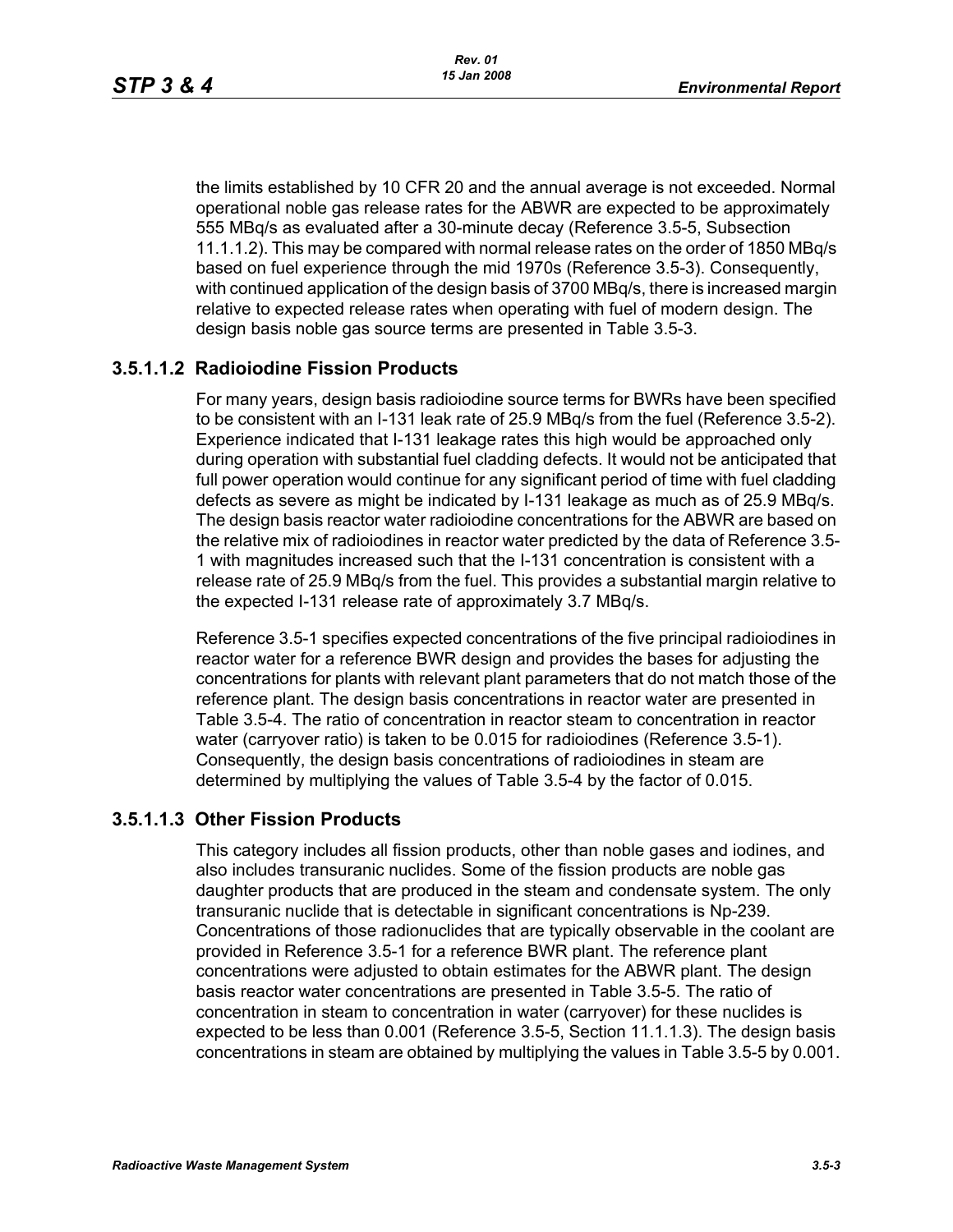# **3.5.1.2 Activation Products**

# **3.5.1.2.1 Coolant Activation Products**

The coolant activation product of primary importance in BWRs is N-16. ANSI-18.1, Radioactive Source Term for Normal Operation of Light Water Reactors (Reference 3.5-1), specifies a concentration of 1.85 MBq/g (megabecquerels per gram) in steam leaving the reactor vessel. This is treated as essentially independent of reactor design because both the production rate of N-16 and the steam flow rate from the vessel are assumed to vary in direct proportion to reactor thermal power. The design basis N-16 concentration in steam for the ABWR is 1.85 MBq/g. This value has, in fact, been used as the design basis concentration for GE BWRs since the early 1970s, and operating experience indicates that it is conservative (Reference 3.5-5, Section 11.1.2.1). It should be noted that a portion of the source term traditionally identified as "N-16" actually represents C-15, which is present to the extent of no more than approximately 0.555MBq/g.

# **3.5.1.2.2 Non-Coolant Activation Products**

Radionuclides are produced in the coolant by neutron activation of circulating impurities and by corrosion of irradiated system materials. Typical reactor water concentrations for the principal activation products are contained in Reference 3.5-1. The values of Reference 3.5-1 were adjusted to ABWR conditions as described in DCD Section 11.1.2.2 to obtain the conservative design basis reactor water concentrations shown in Table 3.5-7. The steam carryover ratio for these isotopes is estimated to be less than 0.001 (Reference 3.5-5, Section 11.1.3). A factor of 0.001 is applied to the Table 3.5-7 values to obtain the design basis concentrations in steam.

# **3.5.1.2.3 Tritium**

Tritium is produced by activation of naturally occurring deuterium in the primary coolant and, to a lesser extent, as a fission product in the fuel (Reference 3.5-2). The tritium is primarily present as tritiated oxide. Since tritium has a long half-life (12 years) and will not be affected by cleanup processes in the system, the concentration will be controlled by the rate of loss of water from the system by evaporation or leakage. All plant process water and steam will have a common tritium concentration. The concentration reached will depend on the actual water loss rate; however, References 3.5-1 and 3.5-3 specify a typical concentration of 3.7E-04 MBq/g, which is stated in Reference 3.5-3 to be based on BWR experience adjusted to account for liquid recycle. This value is taken to be applicable to the ABWR.

# **3.5.1.2.4 Argon-41**

Argon-41 is produced in the reactor coolant as a consequence of neutron activation of naturally occurring Argon-40 in air which is entrained in the feedwater. The Argon-41 gas is carried out of the vessel with the steam and removed from the system with the noncondensable gases in the main condenser. Observed Argon-41 levels are highly variable due to the variability in air in-leakage rates into the system. Reference 3.5-3 specifies an Argon-41 release rate from the vessel of 1.48 MBq/s for a 3400 MWt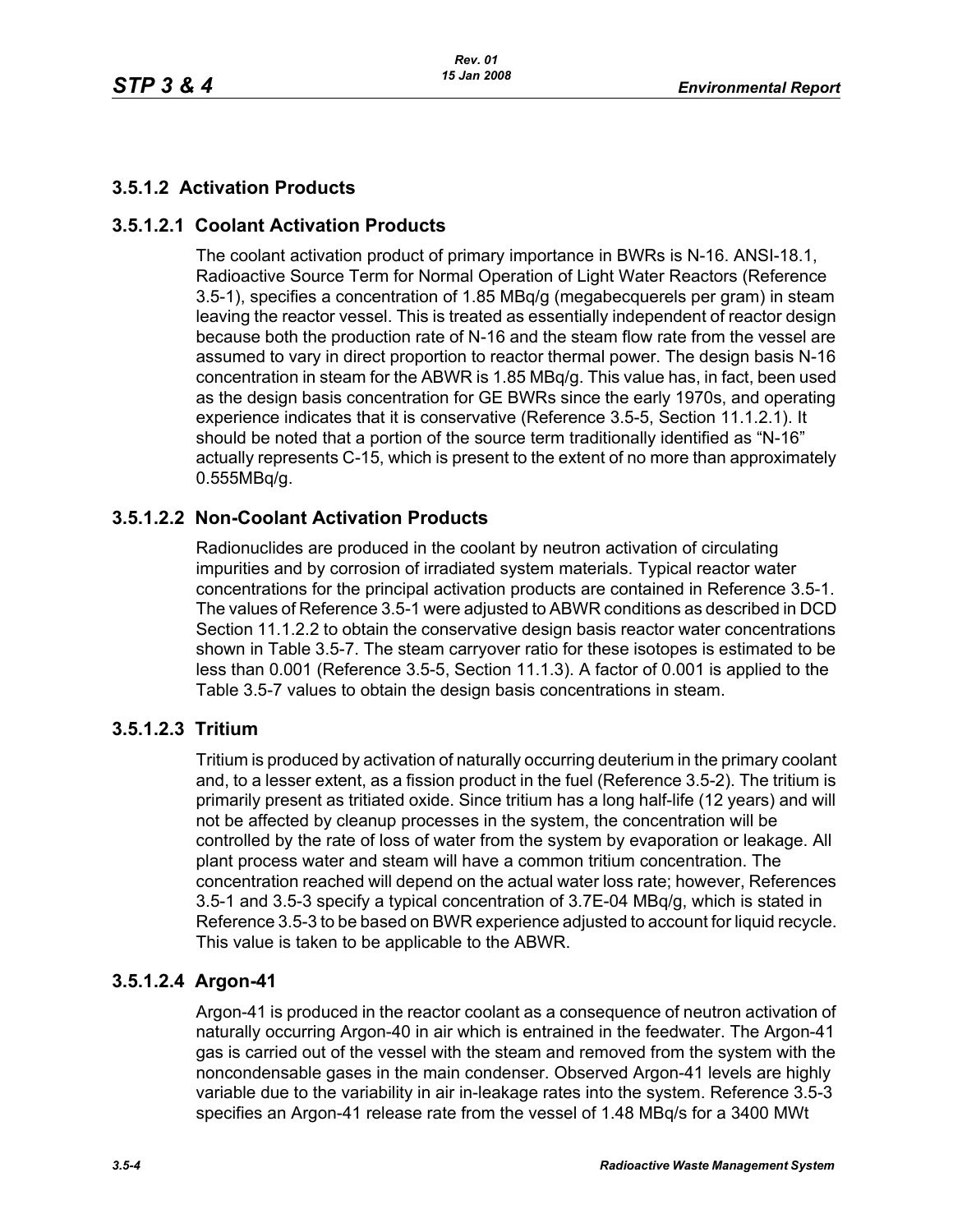Reference BWR. Based on adjusting to the ABWR thermal power (3926 MWt), a design basis Argon-41 release rate of 1.70 MBq/s is specified for the ABWR.

### **3.5.1.3 Process Leakage Sources**

Process leakage results in potential release of noble gases and other volatile fission products via ventilation systems. Liquid from process leaks is collected and routed to the liquid-solid radwaste system. With the effective process offgas treatment systems now in use (including the ABWRs for STP), airborne releases have been greatly reduced. Building ventilation releases now account for a higher fraction of the total release than before the deployment of the augmented offgas systems.

Leakage of fluids from the process system results in the release of radionuclides into plant buildings (Reference 3.5-5, Section 11.1.5). In general, the noble gases will remain airborne and will be released to the atmosphere with little delay via the building ventilation exhaust ducts. Other radionuclides will partition between air and water and may plate out (deposit) on metal surfaces, concrete, and paint. Radioiodines are found in ventilation air as methyl iodide and as inorganic iodine (particulate, elemental, and hypoiodous acid forms).

As a consequence of normal steam and water leakage into the drywell, equilibrium drywell concentrations will exist during normal operation (Reference 3.5-5, Section 11.1.5). Purging of this activity from the drywell to the environment will occur via the reactor building ventilation or Standby Gas Treatment System (expected to be an infrequent operation) and will make minor contributions to total plant releases.

Airborne release data from BWR building ventilation systems and the main condenser mechanical vacuum pump have been compiled and evaluated in Reference 3.5-4. Releases due to process leakage are reflected in the airborne release estimates discussed in Subsection 3.5.3.

### **3.5.2 Liquid Waste Management System**

#### **3.5.2.1 Design Objective**

The Liquid Waste Management System (LWMS) is designed to segregate, collect, store, and process potentially radioactive liquids generated during various modes of plant operation: startup, normal operation, hot standby, shutdown, and refueling. The system is designed such that it may be operated to maximize the recycling of water within the plant, which would minimize the releases of liquid to the environment. Maximizing recycling serves to minimize the potential for exposure of personnel in unrestricted areas from the liquid release pathway. The Process Diagram for the LWMS is shown on Figure 3.5-1. The basic reference for the LWMS is Reference COLA Section 11.2.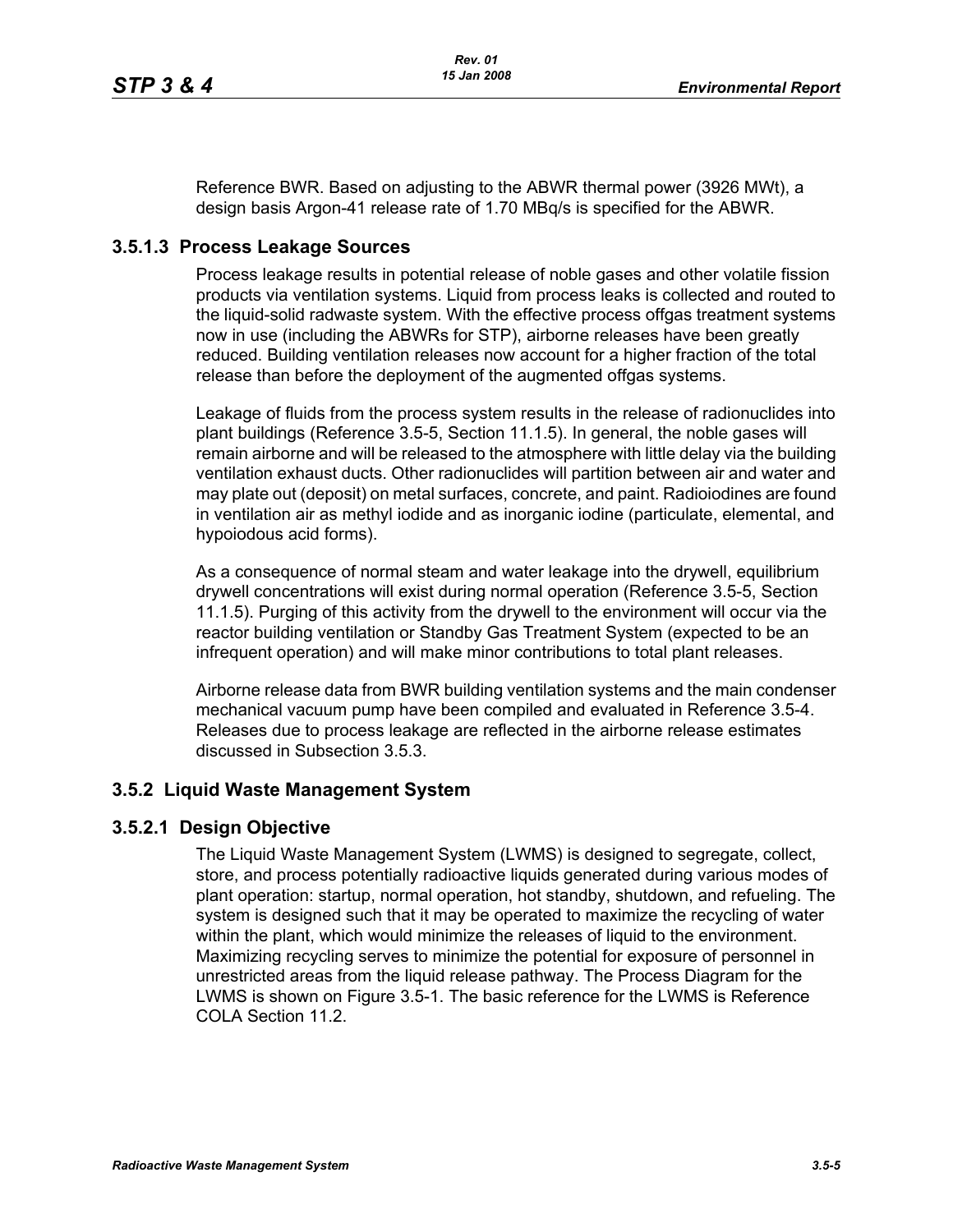# **3.5.2.1.1 Design Criteria**

- The criteria considered in the design of this system include:
- **Minimizing solid waste shipped for burial**
- Reducing personnel exposure
- **Minimizing offsite releases**

Maximizing the quality of water returned to the condensate and feedwater systems. In accordance with GDC 60 of 10 CFR 50, Appendix A, the radioactive waste management systems design includes means to suitably control the release of radioactive materials in gaseous (Figure 3.5-2) and liquid (Figure 3.5-1) effluents and to handle radioactive solid wastes produced during normal reactor operation, including anticipated operational occurrences. These operational occurrences include condenser leakage, maintenance activities, and process equipment downtime. The LWMS provides a discharge to the Main Cooling Reservoir (MCR). Radiation monitoring equipment is placed on this line to measure the activity discharged and to assure that specified limits are not exceeded. A high radiation signal from this monitor will close the discharge valve and terminate the discharge. The discharge from this single discharge line to the MCR is controlled administratively to assure that the discharge will meet the requirements of 10 CFR 20 and Appendix I of 10 CFR 50.

The single discharge line is fed by sample tanks (i.e., tanks that have the necessary connections to allow analysis before discharge). In addition to providing a means for a controlled (i.e., batch) discharge, the sample tanks also function as surge tanks. Liquid discharge to the MCR may be initiated from only one sample tank at a time. The discharge sequence is initiated manually. No single error or failure will result in discharge.

The LWMS is designed to treat process liquids with radionuclide concentrations associated with the design basis fuel leakage and produce water suitable for recycle to condensate storage. When plant water balance considerations require the discharge of processed liquids, the concentrations of radionuclides in the effluent will be controlled to meet the applicable requirements. Radiation exposure to people in unrestricted areas resulting from liquid waste discharged during normal operation and anticipated operational occurrences will be less than the values specified in 10 CFR 50, Appendix I. The design will maintain occupational exposure ALARA in accordance with NRC Regulatory Guide 8.8 (Reference 3.5-6) while operating with the design basis fuel leakage. The average annual liquid releases by nuclide are presented in Table 3.5-1.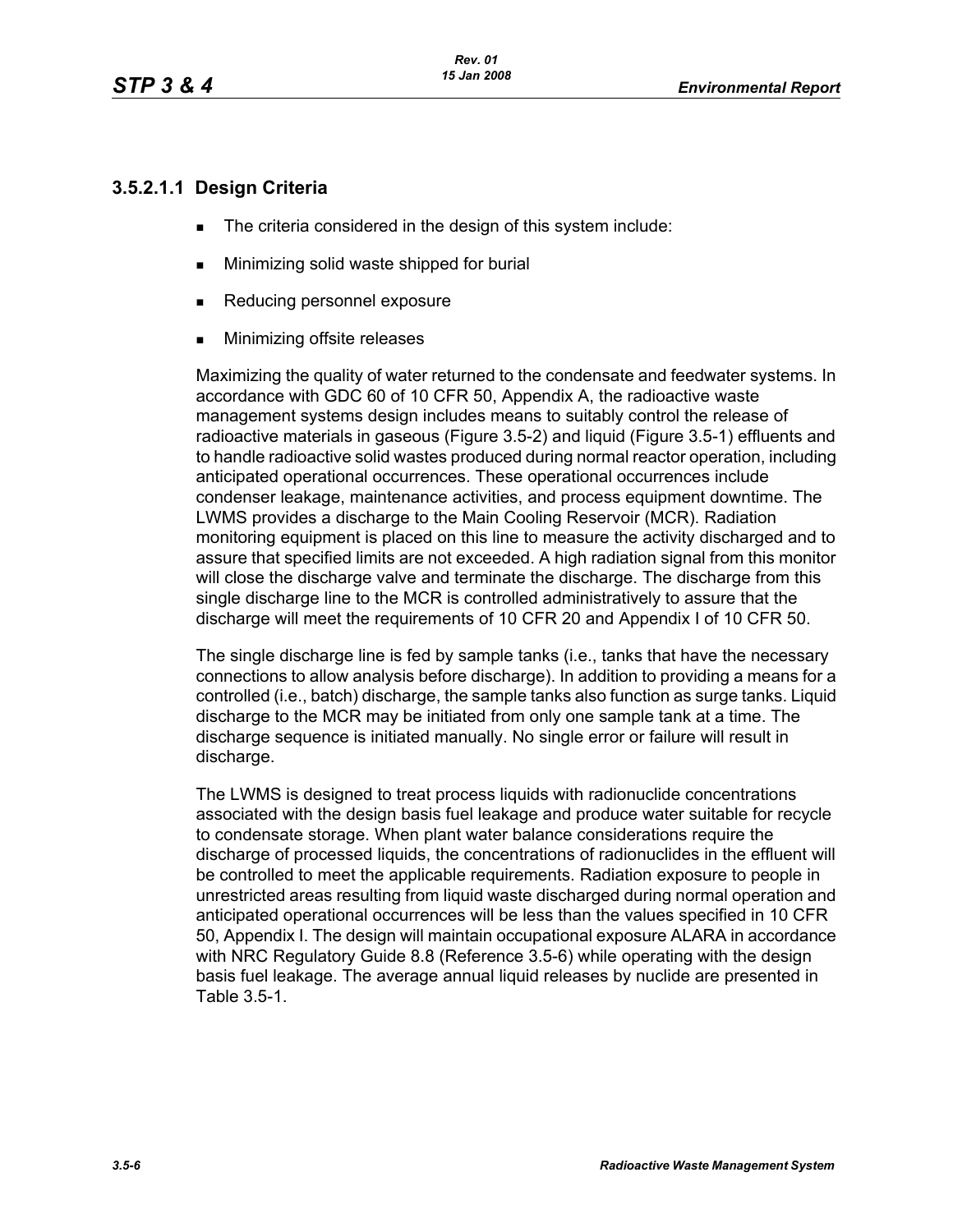### **3.5.2.2 Occupational Exposure**

Design features to minimize occupational exposure include:

- **Design of equipment to minimize service time.**
- **EXECT** Location of instruments requiring calibration in a central station outside of equipment cells.
- Arrangement of shield wall penetrations to avoid direct exposure to normally occupied areas.
- Piping design to minimize crud traps and plate out (there are no socket welds in contaminated piping systems).
- **Provision for remote pipe and equipment flushing.**
- Use of remote viewing and handling equipment as appropriate.
- A shielded sampling station to minimize exposure time.
- Controlled tank vents.

#### **3.5.2.3 System Description**

The LWMS is composed of four subsystems designed to collect, treat, and recycle or discharge different categories of wastewater. The four subsystems are the Low Conductivity Subsystem, High Conductivity Subsystem, Detergent Waste Subsystem, and the Chemical Drain Subsystem.

The LWMS is designed with adequate margin so that liquid waste should not be discharged except as needed to maintain the plant water balance. Operational flexibility is provided to ensure continued plant operation. Under these conditions, discharge of excess water processed through the LCW and/or the HCW Subsystem may be desirable. The various stream flow rates and the different combinations of events that supply water to the LWMS system for treatment have been tabulated. The LWMS is conservatively designed to handle the largest volume expected to be produced. The liquid waste management subsystems have ample capacity to process the maximum daily generation rate of liquid wastes as shown in Table 3.5-8. Regeneration of the condensate demineralizers will not be performed. Rather, the resin will be replaced when necessary. The use of titanium-tubed (or stainless steel tubed) condensers has made leaks from condenser tubing virtually non-existent (Reference 3.5-5, Section 11.2.3). Also, the use of condensate high efficiency filters before the condensate demineralizers has reduced the amount of insoluble solids that come into contact with the resin. As a result, it is expected that resin replacement will be less than once per year. Decanting of the cleanup water phase separator will be done as required following cleanup water filter demineralizer backwashes. The LCW can process this volume in addition to the other wastes. The components of the LWMS are sized based on processing the maximum daily volume within 24 hours. This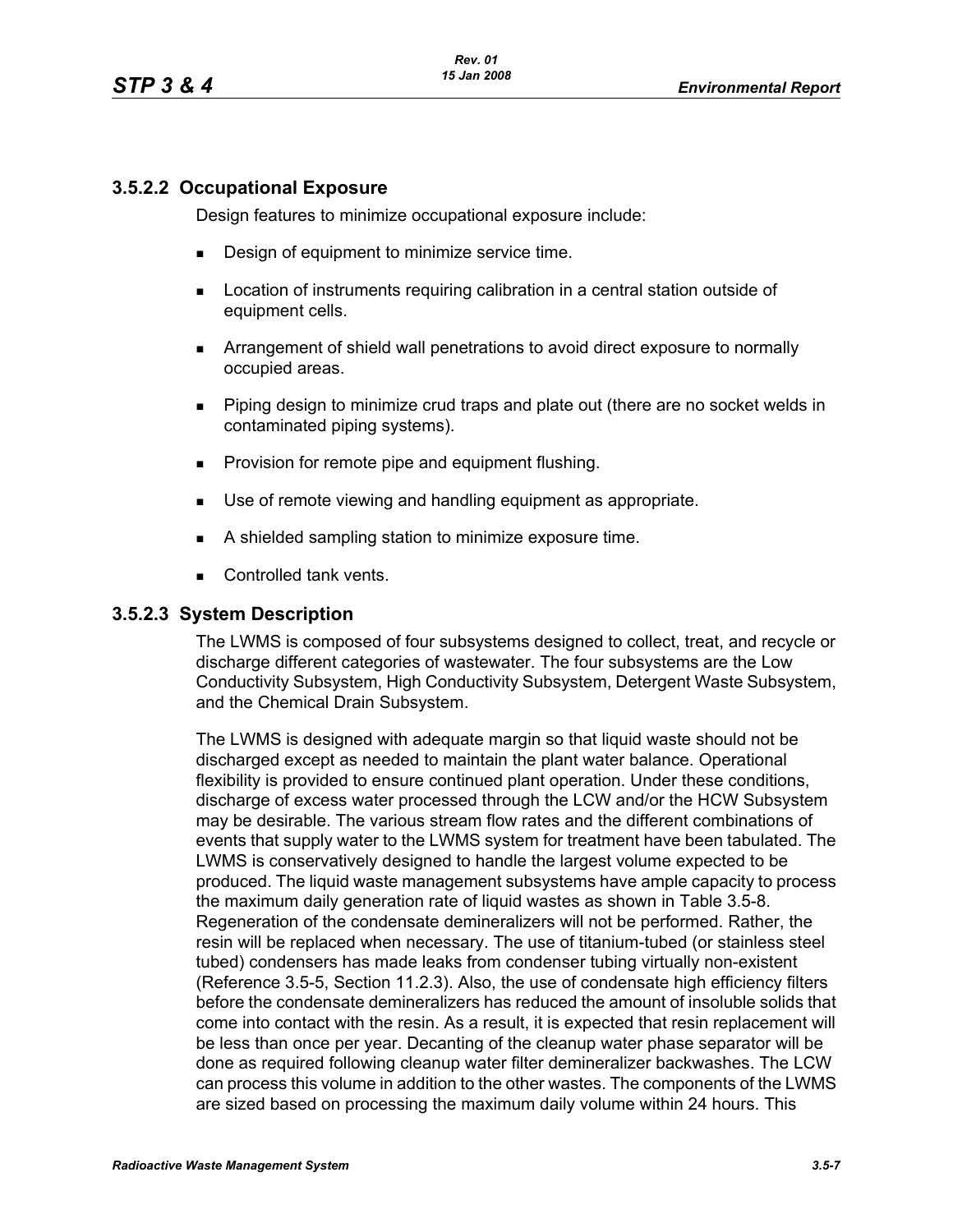criterion is more conservative than basing the sizing on normal expected waste volumes.

### **3.5.2.3.1 Low Conductivity Waste Subsystem**

The low conductivity waste (LCW) subsystem collects and processes clean radwaste (i.e., water of relatively low conductivity). Equipment drains and backwash transfer water are typical of wastes found in this subsystem. These wastes are collected, filtered by two stages of filtration for removal of insolubles, processed through reverse osmosis membranes, demineralized on a mixed resin, deep-bed demineralizer for removal of solubles, processed through a second polishing demineralizer, and then routed to condensate storage via sample tanks unless high conductivity requires recycling for further treatment. Mobile process equipment is utilized for the filtration, reverse osmosis, and demineralization unit operations.

The LCW filters and mixed-bed demineralizers are pressure vessels. The collection and sample tanks operate at atmospheric pressure. The LWMS is essentially a manual-start and automatic-stop process. COL Section 11.5 contains detailed information regarding process and radiation instruments. The instrumentation allows for the initiation of processing from the shielded control room area. To ensure that the system performs its intended function in the event of failure of key components, redundancy is provided.

Input to parallel tankage is a feature of the design. Upon high-level signals, inputs are automatically routed to a parallel tank. If input should continue, high-high level results in annunciation in the radwaste control room. The state of system operation such as water level of tanks, position of valves, and pump operating condition are continuously shown on the radwaste system control panels. The operator will be able to see the changes in the system when the automatic transfer has occurred. Individual tanks and process equipment are located in separately shielded rooms where practical. Pumps and valves in general are located in dedicated operating galleries. Piping to and from these pumps and valves penetrate shield walls only to the extent necessary to connect to the process equipment. Runs of piping between process equipment are contained either within the shielded areas or shielded pipe runs so that operating personnel exposure is kept to a minimum and within 10 CFR 20 limits.

The condensate storage tank, which is located outdoors, has liquid level monitoring with alarms in the control room. The tank overflows, drains and sample lines are routed to the radwaste system (Reference 3.5-5, Section 3.5.2.1). A dike is provided around the tank to prevent runoff in the event of a tank overflow. A drain within the dike is routed to the radwaste system.

All radwaste system tanks located outside reactor containment and containing radioactive liquids are indoors and are provided with liquid level monitoring. High liquid level conditions are alarmed locally and in the main control room (Figure 3.5-1 & Reference 3.5-5, Section 3.5.2.1). All radwaste system tank overflows, drains, and sample lines are sent to the radwaste system. All tanks have curbs or elevated thresholds with floor drains routed to the radwaste system. Leakage is prevented from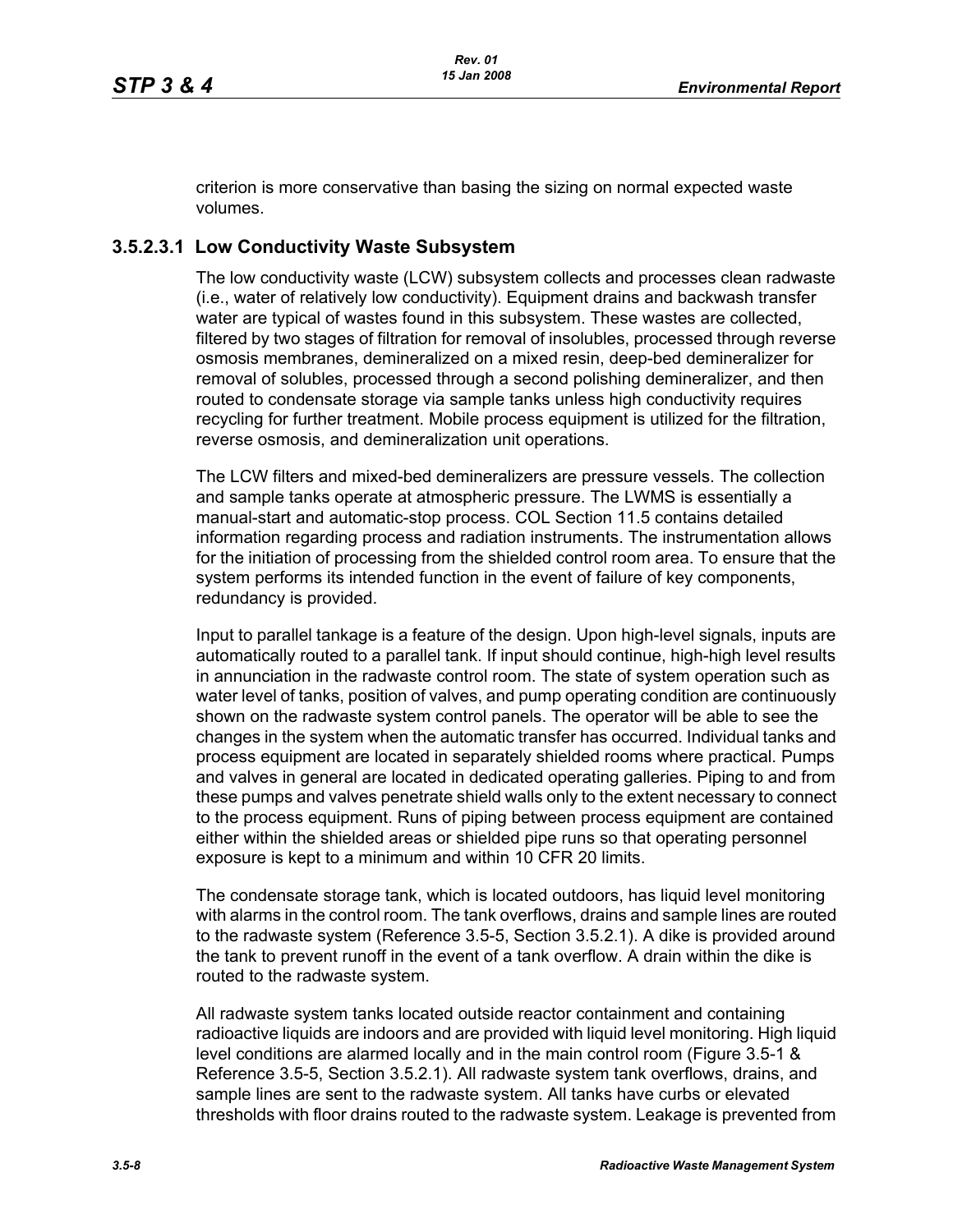entering unmonitored and non-radioactive systems and ductwork in the area. Radiation exposures are controlled in accordance with Regulatory Guide 8.8.

### **3.5.2.3.2 High Conductivity Waste Subsystem**

The high conductivity waste (HCW) subsystem collects and processes dirty radwaste (i.e., water of relatively high conductivity and solids content). Floor drains are typical of wastes found in this subsystem. Processing is similar to that for LCW. Mobile process equipment is utilized for the filtration, reverse osmosis, and demineralization unit operations.

### **3.5.2.3.3 Detergent Waste Subsystem**

This subsystem collects and processes detergent wastes from personnel showers and laundry operations. Normally, detergent wastes are collected in the hot shower drain receiver tank, processed through strainers to the hot shower drain sample tank, sampled, and discharged. Most laundry will be sent offsite for processing by a licensed vendor.

### **3.5.2.3.4 Chemical Waste Subsystem**

The chemical waste collected in the chemical drain collection tank consists of laboratory wastes and decontamination solutions. After accumulating in the chemical drain collection tank, chemical drains are recirculated. A sample is taken and if discharge standards are met, the waste is discharged. Off-standard quality waste is recycled to a high conductivity waste collector tank for further processing.

#### **3.5.2.4 Estimated Releases**

The estimated annual releases of radionuclides in liquid effluents are provided in Table 3.5-1. Calculated off-site dose rates are provided in Section 5.4.

### **3.5.2.4.1 Release Points**

The release pathway for liquid discharge to the environment is the discharge line from the sample tanks as indicated on the process diagram (Figure 3.5-1).

The radwaste discharges from STP 3 & 4 will be to the MCR at one point, the main circulating water system outfall, similar to STP 1 & 2. Radiation monitoring equipment is placed on each of the STP 3 & 4 discharge lines to measure the activity discharged and to ensure that specified limits are not exceeded. High radiation alarms are provided in the radwaste control room and the main control room. Further discussion regarding details of radiological process monitoring can be found in COLA Section 11.5. Liquid discharge to the MCR may be initiated from only one sample tank at a time, and the discharge sequence is initiated manually.

### **3.5.2.5 Dilution Factors**

Dilution factors used in evaluating the release of liquid effluents are site-specific and are described in detail in FSAR Section 12.2.2.5.1. Liquid discharges are assumed to be to the MCR via the circulating water system having a flow of 272,550 m<sup>3</sup>/hr. Also, it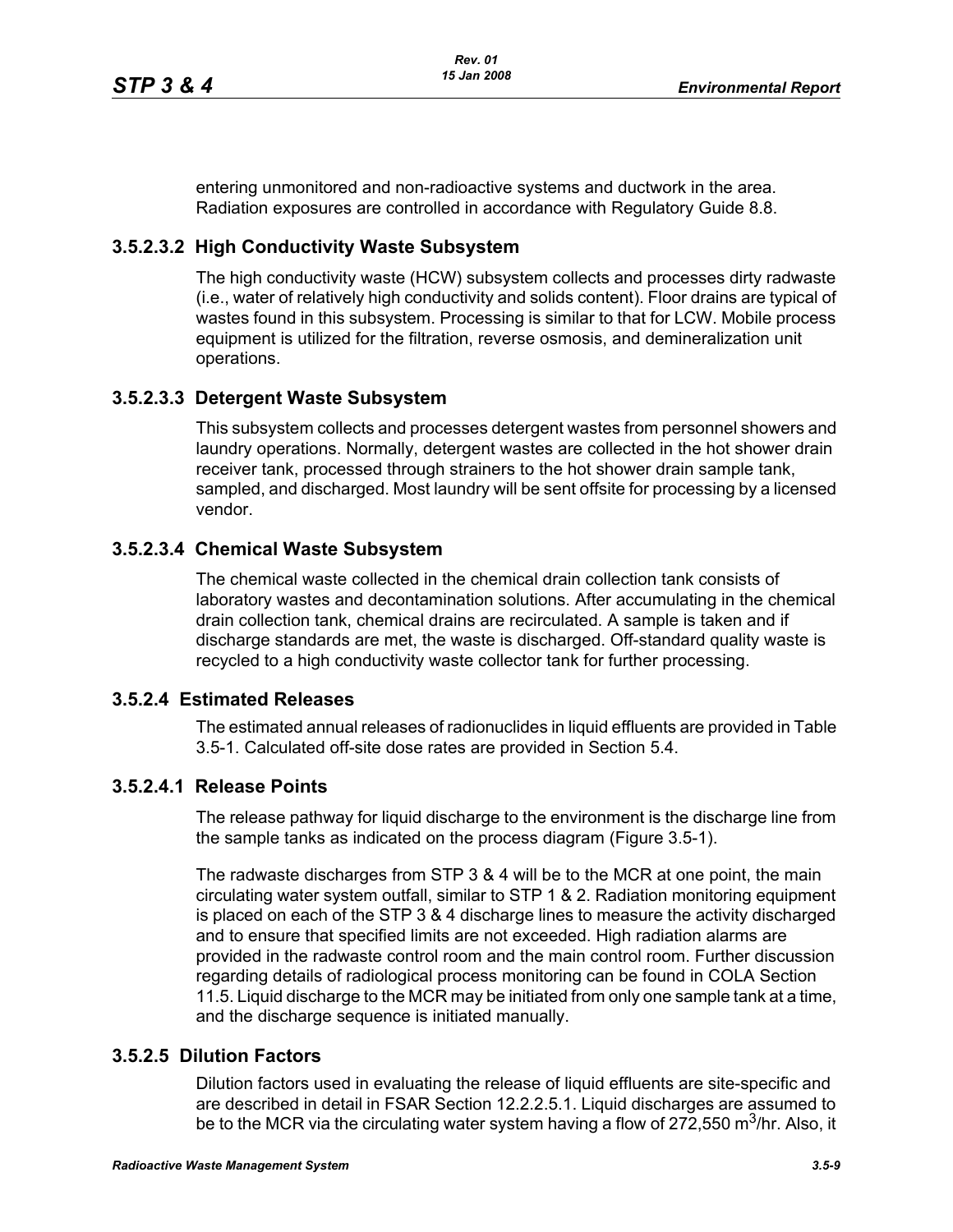is assumed that there will be a dilution factor of ten before subsequent consumption or recreational activity involving liquid effluent. (Note: The MCR, with a volume of approximately 200 million cubic meters, provides for a dilution factor much greater than the design assumption of 10.) Table 3.5-1 discharges are in compliance with 10 CFR 20 and 10 CFR 50, Appendix I.

### **3.5.2.6 Cost-Benefit Analysis for Liquid Effluent Population Doses**

Compliance with Appendix I to 10 CFR 50 numerical guidelines for offsite radiation doses as a result of liquid radioactive effluents during normal plant operations, including anticipated operational occurrences, is provided in the cost benefit analysis performed in accordance with the NEI topical report, NEI 07-11 Generic FSAR Template Guidance for Cost-Benefit Analysis for Radwaste Systems for Light-Water-Cooled Nuclear Power Reactors. The FSAR will be revised with reference to the NEI topical report when the information is available.

#### **3.5.3 Gaseous Waste Management System**

Gaseous radioisotopes are produced during the normal operation of STP 3 & 4. They include gaseous fission products and gaseous isotopes formed by neutron reactions with the reactor coolant and contained gases. These gases are retained in the plant systems and removed in a controlled fashion through the gaseous waste management system.

The gaseous waste management system collects waste from multiple sources and delays their release to allow short-lived nuclides to decay. The remaining activity is released in a controlled manner to the environment through the plant stack, a monitored release point.

The objective of the gaseous waste management system (hereafter referred to as the Offgas System) is to process and control the release of gaseous radioactive effluents to the site environs so as to maintain the exposure of people in unrestricted areas to radioactive gaseous effluents ALARA (10 CFR 50, Appendix I). This will be accomplished while maintaining occupational exposure ALARA and without limiting plant operation or availability.

The Offgas System provides for holdup and decay of radioactive gases in the offgas from the main condenser air evacuation system and consists of process equipment along with monitoring instrumentation and control components. The Offgas System minimizes and controls the release of radioactive material into the atmosphere by delaying and filtering the offgas process stream containing the radioactive isotopes of krypton, xenon, iodine, nitrogen, and oxygen sufficiently to achieve adequate decay before discharge from the plant. The Offgas System design minimizes the explosion potential of the gas mixture through recombination of radiolytic hydrogen and oxygen under controlled conditions. The basic reference for the Offgas System is the DCD, Section 11.3 (Reference 3.5-5).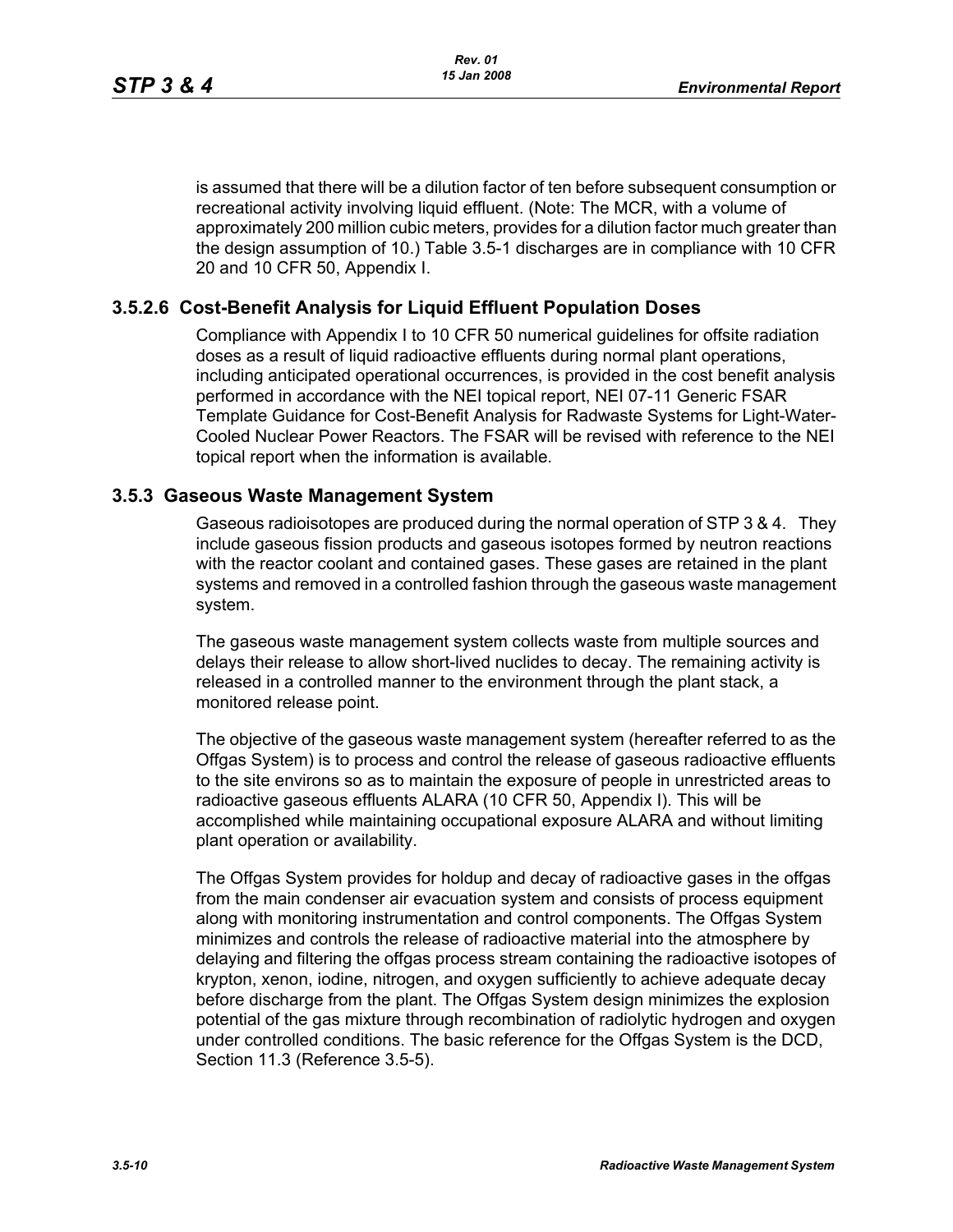# **3.5.3.1 Design Criteria**

The Offgas System is designed to limit the dose to offsite individuals from routine station releases to significantly less than the limits specified in 10 CFR 20 and to operate within the relevant limits specified in the technical specifications. As a conservative design basis for the Offgas System, an average annual noble radio gas source term (based on 30-minute decay) of 3700 MBq/s is used as discussed in Subsection 3.5.1.1.1. The system is mechanically capable of processing three times the source term without affecting delay time of the noble gases. With a main condenser air in-leakage rate of 51 standard cubic meters per hour or 30 standard cubic feet per minute (10 standard cubic feet per minute per condenser shell), this treatment system results in a delay of 46 hours for krypton and 42 days for xenon. Using the given isotopic activities at the discharge of the Offgas System, the decontamination factor for each noble gas isotope can be determined. Subsection 3.5.1 presents source terms for normal operational and anticipated occurrence releases to the primary coolant. Tables in this section, if not designated otherwise, are based on a design basis offgas release rate of 3700 MBq/s of noble gases and 25.9 MBq/s of I-131. For normal expected operation, the leak rates and doses are expected to be less than one quarter of the design basis numbers.

The average annual exposure at the site boundary during normal operation from all gaseous sources is expected to meet the dose objectives of 10 CFR 50, Appendix I. The radiation dose design basis for the treated offgas is to provide sufficient holdup until the required fraction of the radionuclides has decayed with the daughter products retained by the charcoal and the High Efficiency Particulate Air (HEPA) filter. The Offgas System equipment is selected, arranged, and shielded to maintain occupational exposure ALARA in accordance with NRC Regulatory Guide 8.8.

# **3.5.3.2 Process Description**

# **3.5.3.2.1 Process Functions**

Major process functions of the Offgas System include:

- **Dilution of air ejector offgas with steam to less than 4% hydrogen by volume.**
- Recombination of radiolytic hydrogen and oxygen into water to reduce the gas volume to be treated and the explosion potential in downstream process components.
- **Two-stage condensation of bulk water vapor, first using condensate and then** chilled water as the coolant, reducing the gaseous waste stream temperature to 18°C or less
- Dynamic adsorption of krypton and xenon isotopes on charcoal at about 38°C
- **Filtration of offgas**
- Monitoring of offgas radioactivity levels and hydrogen gas concentration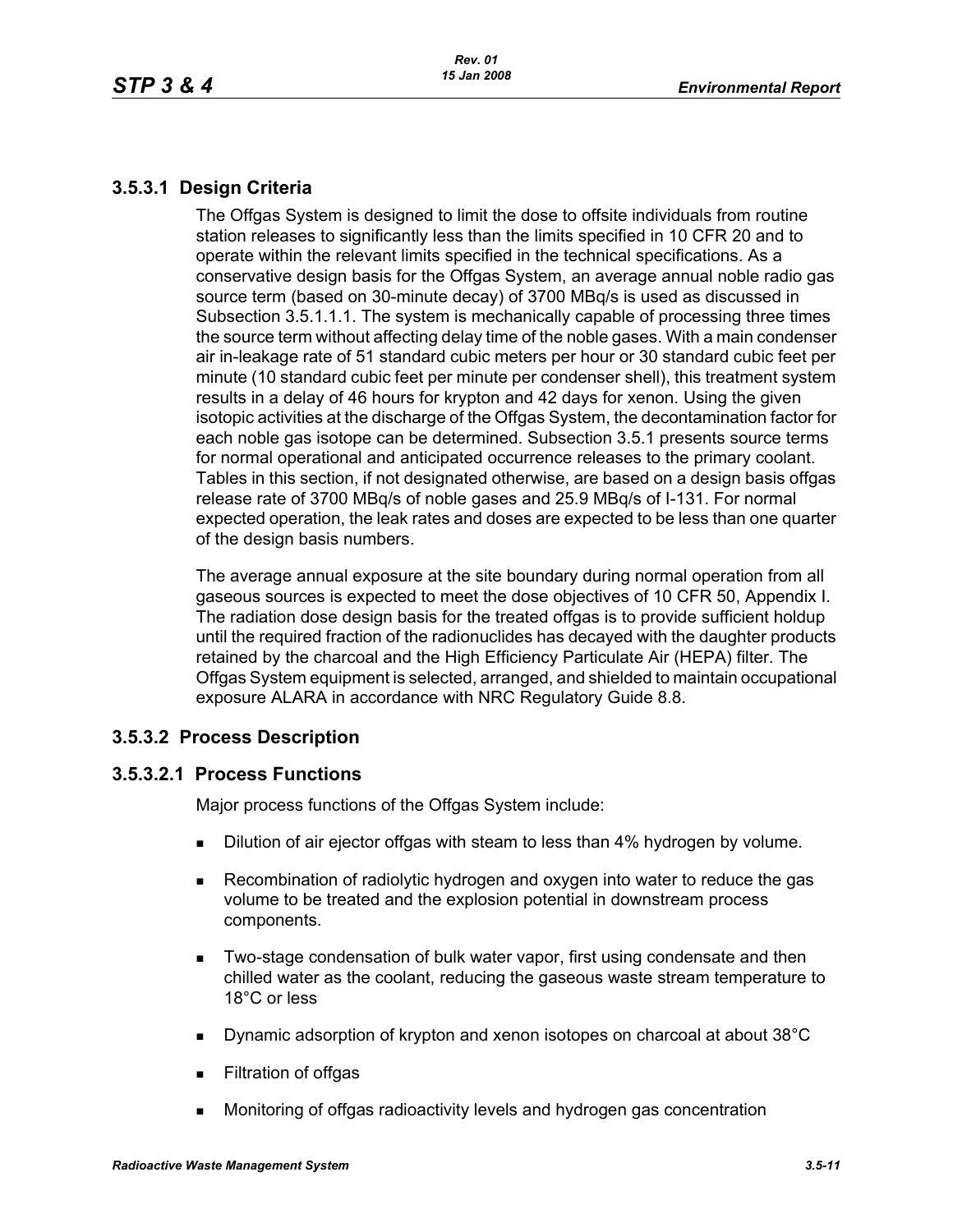- Release of processed offgas to the atmosphere
- Discharge of liquids to the main condenser and radwaste systems.

Major process functions of the ventilation systems may be found in COLA FSAR Section 9.4.

### **3.5.3.2.2 Process Equipment**

Major process equipment of the Offgas System consists of:

- **Process piping starting from the final steam dilution jets steam jet air ejector of the** main condenser evacuation system (not a part of the Offgas System)
- Integral recombiners, including a preheater section, a recombiner section, and a condenser section
- Cooler-condensers
- Activated charcoal adsorbers
- $HEPA$  filter
- **Monitoring instrumentation**
- **Process instrumentation and controls**

#### **3.5.3.2.3 Process Facility**

The Offgas System process equipment is housed in a reinforced concrete structure to provide adequate shielding. Charcoal adsorbers are installed in a temperaturemonitored and controlled vault. The facility is located in the Turbine Building to minimize piping. Reactor condensate is used as the coolant for the offgas condensers.

The gaseous waste stream is cooled to 18°C or less in the cooler condenser. Chilled water (7°C) is used from the HVAC Normal Cooling Water (HNCW) System. The gaseous waste stream is heated to approximately 38°C by ambient heating in the charcoal vault. Radiation shielding design provides adequate protection of instrumentation and plant personnel required to monitor and operate the system.

#### **3.5.3.3 Offgas System Description**

#### **3.5.3.3.1 Main Condenser Offgas**

The significant gaseous wastes discharged to the Offgas System during normal plant operation are radiolytic hydrogen and oxygen, main condenser air inleakage, and radioactive isotopes of krypton, xenon, nitrogen and oxygen. These non-condensable gases are collected in the main condenser and discharged to the offgas system by the main condenser evacuation system.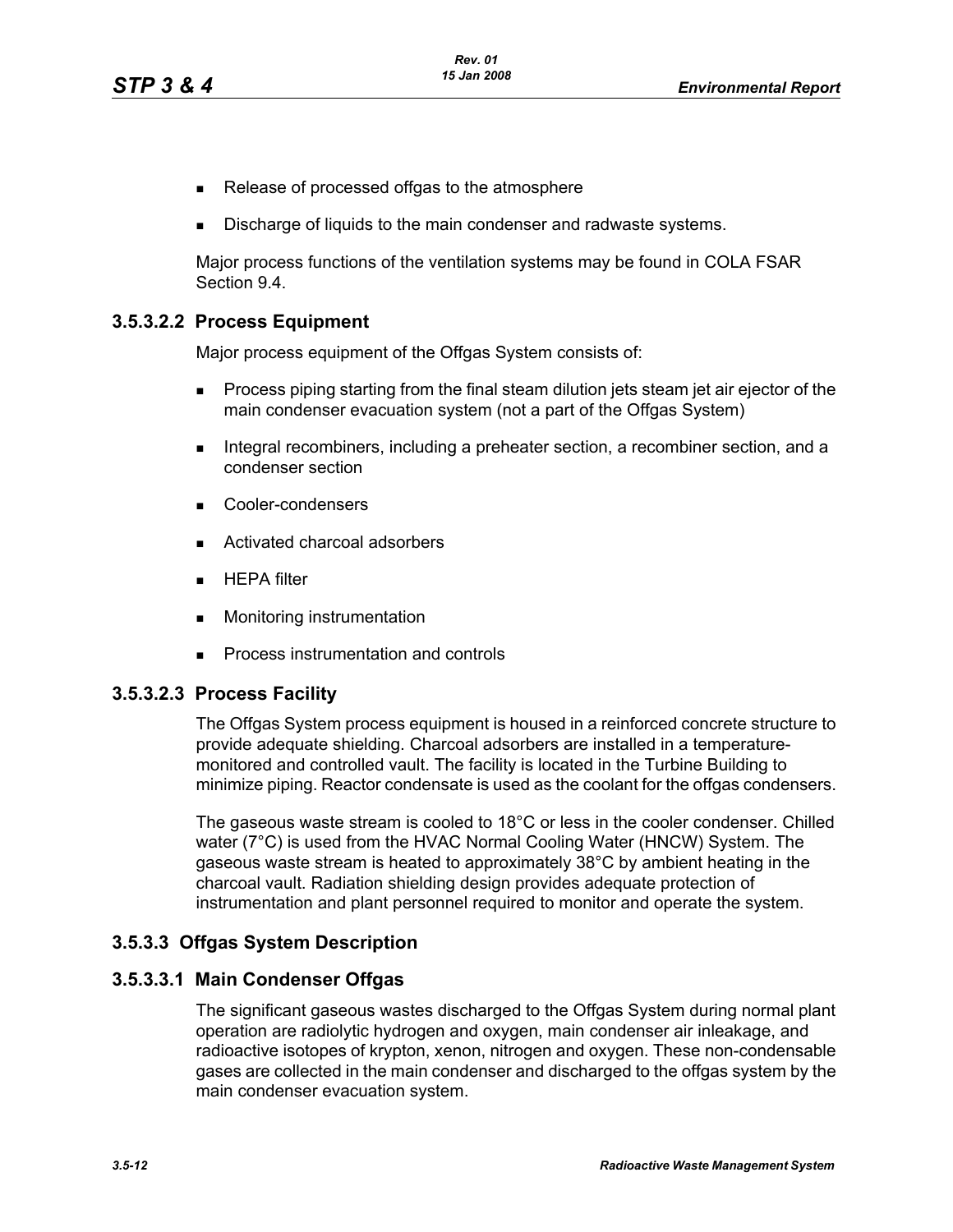Radioactive particles are present as a result of radioactive decay of the noble gas parents. These particulates are removed from the offgas stream by the condensation, adsorption, and filtration equipment. Therefore, effectively no radioactive particulates are released from the Offgas System to the plant stack or vent. Radioiodines (notably I-131) may be present in significant quantities in the reactor steam and to some extent carried over through the condensation stages of the Offgas System. Removal of iodine takes place in the passage of process gas through the activated charcoal adsorbers, so that essentially no iodine is released from the Offgas System to the plant stack or vent.

Releases of gaseous wastes to the atmosphere are controlled to assure the calculated dose to any person in an unrestricted area is maintained below the dose objectives of Appendix I to 10 CFR 50. Every reasonable effort has been made to keep radiation exposures and release of radioactive materials ALARA.

Calculated doses from releases from the offgas system are provided in Section 5.4.

# **3.5.3.3.2 Process Design**

A flow diagram for the Offgas System has been included as Figure 3.5-2. DCD Section 11.3 contains a more detailed discussion of the process design, equipment components, and equipment operation.

#### **3.5.3.4 Other Radioactive Gas Sources**

Radioactive gases are present in the power plant buildings as a result of process leakage and steam discharges. The process leakage is the source of the radioactive gases in the air discharged through the ventilation system. Details regarding the design of the ventilation system are provided in COLA Section 9.4, the radiation activity levels from the ventilation systems in COLA Section 12.3, and the ventilation flow rates in COLA Section 9.4.

#### **3.5.3.5 Instrumentation and Control**

Control and monitoring of the offgas process equipment is performed both locally and remotely from the main control room. Instrument components are installed, wherever possible, in accessible areas to facilitate operation and maintenance. Only instrument sensing elements are permitted behind shield walls. The temperature of the gaseous waste stream is measured in the preheater and at various locations in the recombiner to ensure that recombination is occurring. The gaseous waste stream temperature is also measured after both the offgas condenser and the cooler condenser to ensure the stream is cooled sufficiently to remove undesired moisture. All of these temperatures are alarmed in the main control room. The flow rate of the air ejector offgases downstream of the recombiner is continuously recorded. This flow rate, in conjunction with activity concentrations in Bq/cc (becquerels per cubic centimeter), as measured by the monitor downstream of the recombiners and the monitor downstream of the charcoal adsorbers, will permit monitoring fission gases from the reactor, calculation of offgas discharge to the vent in MBq and calculation of the charcoal adsorber system performance. Activity release that would exceed the maximum permitted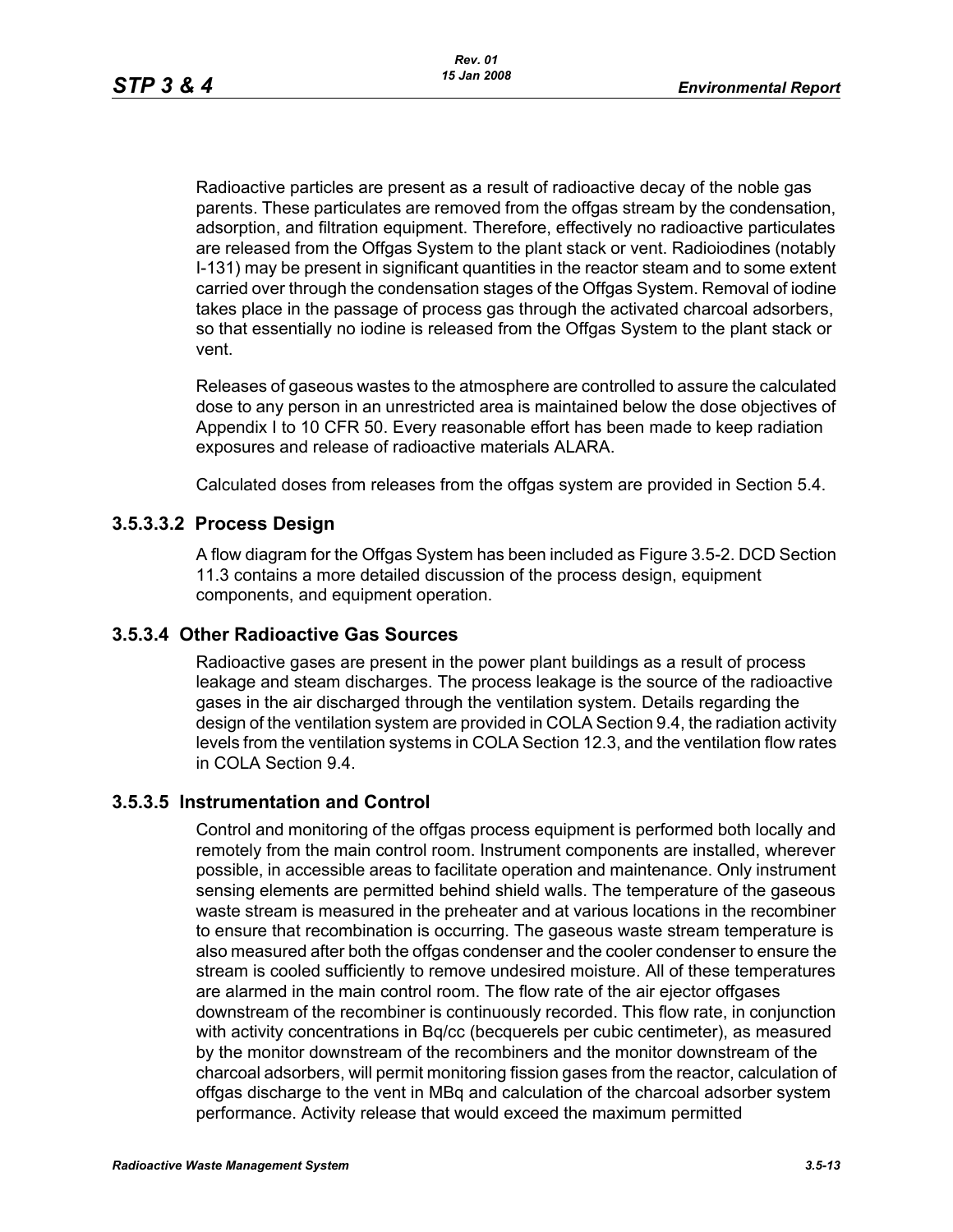instantaneous value is alarmed, and causes closure of the final process gas release valve, terminating the release.

### **3.5.3.6 Radioactive Releases**

#### **3.5.3.6.1 Release Points**

The primary release point for STP 3 & 4 is the Reactor Building stack (one per unit). This stack serves as the release point for the Reactor Building, Turbine Building, and Radwaste Building. Other exhaust points for clean releases are the roof top vents for the Control and Service Buildings and the Service Building health physics room roof vent. The Reactor Building stack is a roof-mounted steel shell in a steel framework extending to a height of 76 meters above ground level. The closest plant buildings to the stack are the Control Building to a height of 10.7 meters and the Turbine Building to a height of 43 meters above grade.

### **3.5.3.6.2 Projected Releases**

Projected releases from the plant stack have an estimated total flow rate of at least 566,000  $\mathrm{m}^3$ /h through the 2.4-meter diameter circular stack, which extends 76 meters above ground level. Ventilation releases are assumed to be less than 40°C. Table 3.5- 2 lists expected gaseous isotopic releases from one ABWR plant.

#### **3.5.3.7 Cost-Benefit Analysis for Gaseous Effluent Population Doses**

Compliance with Appendix I to 10 CFR 50 numerical guidelines for offsite radiation doses as a result of gaseous or airborne radioactive effluents during normal plant operations, including anticipated operational occurrences, is provided in the cost benefit analysis performed in accordance with the NEI topical report, NEI 07-11 Generic FSAR Template Guidance for Cost-Benefit Analysis for Radwaste Systems for Light-Water-Cooled Nuclear Power Reactors. The FSAR will be revised with reference to the NEI topical report when the information is available.

#### **3.5.4 Solid Waste Management System**

Solid radioactive wastes are produced by multiple methods in a nuclear power station. The waste can be either dry or wet solids, and the source can be an operational activity, maintenance, or another function.

The Solid Waste Management System (SWMS) will collect, process, and package solid radioactive wastes generated as a result of normal plant operation, including anticipated operational occurrences. The system design ensures that the solid radioactive wastes would be collected, monitored, segregated, stored, and packaged for shipment in a manner that minimizes exposure to plant personnel and the public in accordance with 10 CFR 20 and 10 CFR 50, Appendix I. The basic reference for the SWMS is the COLA, Section 11.4.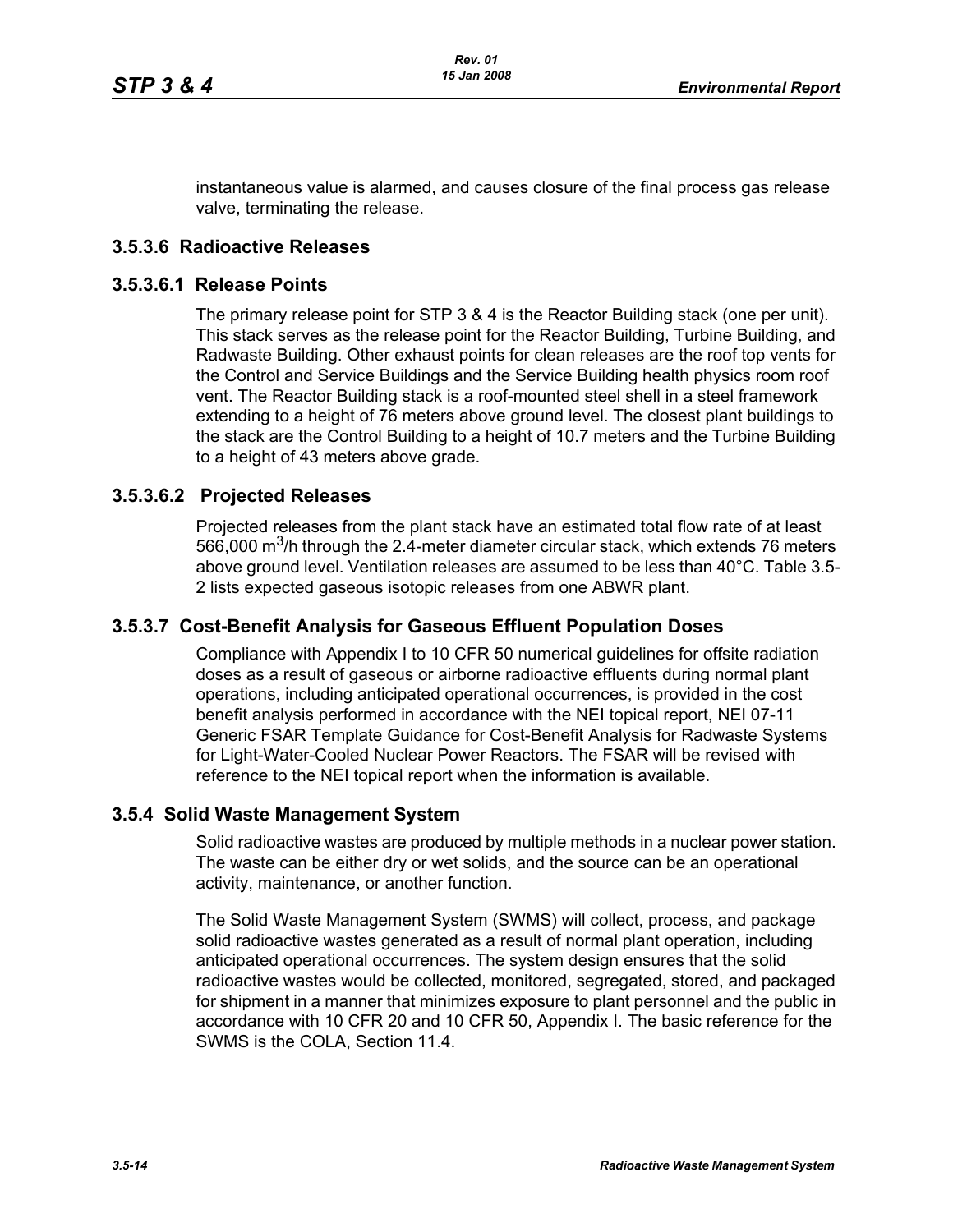# **3.5.4.1 Design Bases**

### **3.5.4.1.1 Design Objective**

The SWMS provides the capability for processing and packaging wastes from the Cleanup Water System, the Fuel Pool Cooling and Cleanup System, the Suppression Pool Cleanup System, the Condensate Polishing System, and the Radwaste System itself. Wastes from these systems will consist of spent resin and backwash slurries.

The SWMS also provides a means of:

- **Packaging dry active waste materials, such as HVAC filters and nonflammable** organic materials
- Packaging contaminated metallic materials and incompressible solid objects such as small tools and equipment components

The SWMS is designed so that the failure or maintenance of any frequently used component does not impair system or plant operation. Storage is provided ahead of the process equipment to allow holdup for radioactive decay and as required in case of a delay in processing due to maintenance. The operating philosophy of the SWMS is manual start and automatic stop with all functions interlocked to provide a fail-safe mode of SWMS operation.

# **3.5.4.1.2 Design Criteria**

Collection, processing, packaging, and storage of radioactive wastes will be performed to maintain any potential radiation exposure to plant personnel ALARA in accordance with Regulatory Guide 8.8 (Reference 3.5-6) and within the limits of 10 CFR 20. Table 3.5-9 summarizes the radiological activities in the solid waste, based on the sources of waste. Processing of wastes will be done to meet 10 CFR 61 criteria for wastes being shipped to burial, or for wastes being sent to a processor, the waste acceptance criteria of the waste processor. Packaged wastes will be shipped in conformance with the requirements in 49 CFR 173, Subpart I. Sufficient onsite storage is provided to hold at least six months production of radwaste.

The radiation levels of wet solid waste being added to shipping containers are measured to prevent the container from exceeding acceptable radiation levels.

# **3.5.4.2 System Description**

#### **3.5.4.2.1 General Description**

The process diagram for the solid radwaste system is shown on Figure 3.5-1. The major SWMS equipment consists of the following:

- Backwash receiving tanks and forwarding pumps
- **Spent resin tanks and phase separators**
- Decant pumps and transfer pumps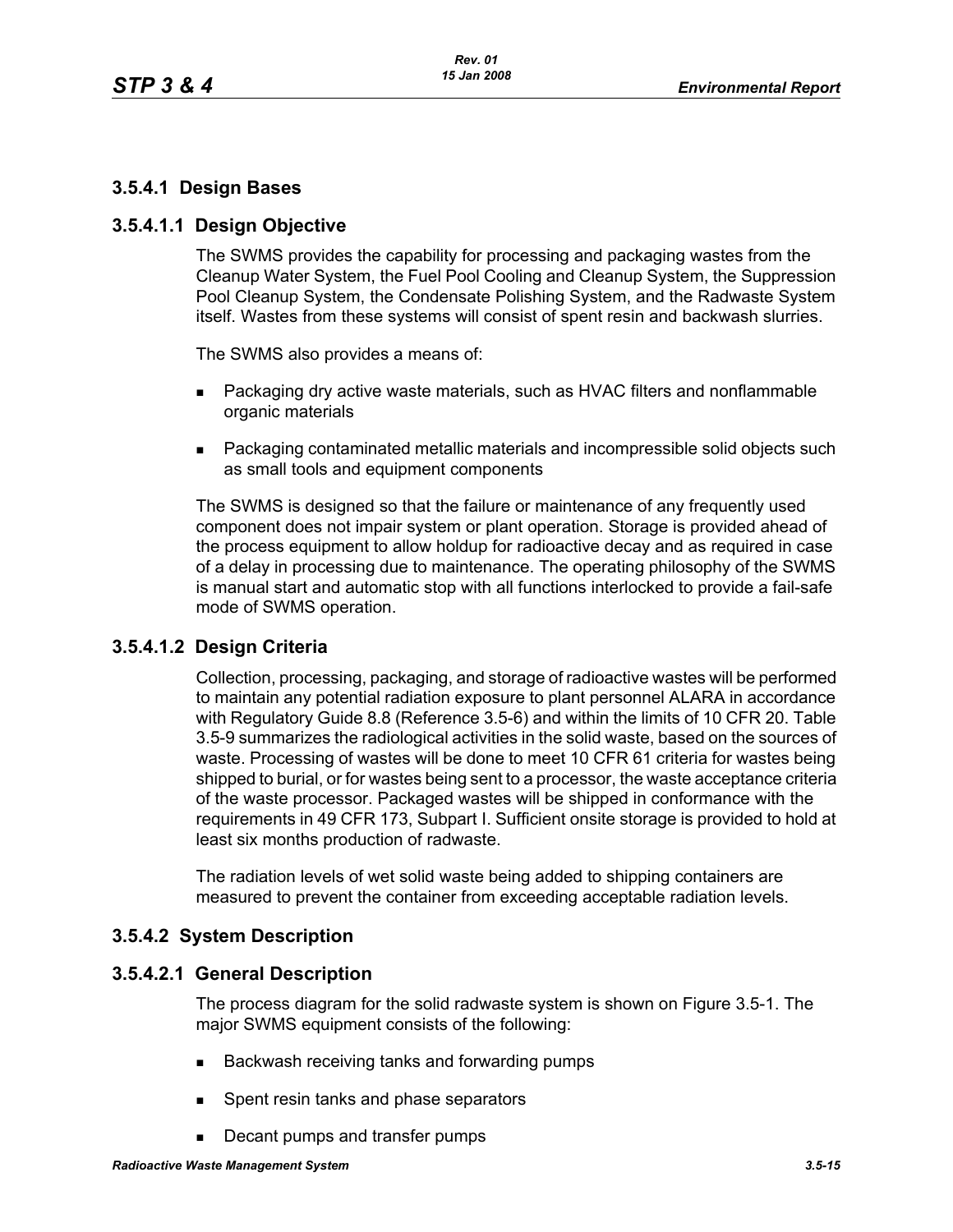- High integrity container (HIC) dewatering and drying equipment
- Connections and auxiliaries for mobile systems

The following design features are incorporated into the SWMS:

- All components and piping which contain slurries have flushing connections.
- All tanks and equipment that use compressed gases for transport or drying of resins or filter sludges are vented to the plant ventilation exhaust system. The vents are designed to prevent liquids and solids from entering the plant ventilation system.

#### **3.5.4.2.2 General Requirements**

The SWMS processes both wet and dry solid wastes in compliance with:

- The releases of radioactive materials to an unrestricted area are within the concentration limits of 10 CFR 20, Appendix B, Table II. All solid wastes are monitored for radiation before either processing or disposal as nonradioactive waste. It is expected that some dry solid waste will be disposable as nonradioactive. All liquids and gases from solid waste processing are treated by the liquid waste management system or by the Radwaste Building ventilation system.
- The SWMS has sufficient storage of both unprocessed and processed wastes to deal with both normal and anticipated operational occurrences. These storage facilities have been designed with adequate shielding to protect the operators from excessive radiation. Wastes will be processed separately by type and source.
- The SWMS is designed in accordance with Regulatory Guide 1.143.

#### **3.5.4.2.3 Spent Resins and Sludges**

Wet solid wastes are spent resins and sludges from powdered resins and filter backwashing. The spent resins and sludges are sent to vendor-supplied mobile dewatering systems. See Table 3.5-11 for "Expected Waste Volumes Generated Annually by Each 'Wet' Solid Waste Source and Tank Capacities" (For one ABWR).

# **3.5.4.2.4 Dry Active Waste**

Dry active waste is loaded on marine containers or into shielded containers as required to meet shipping limitations. Estimated volumes of dry active waste generated annually are provided in Table 3.5-10.

# **3.5.4.2.5 Environmental and Exposure Control**

Solid radwaste processing equipment will be designed in accordance with Regulatory Guide 1.143 to minimize the spread of contamination and maintain operator dose rates ALARA.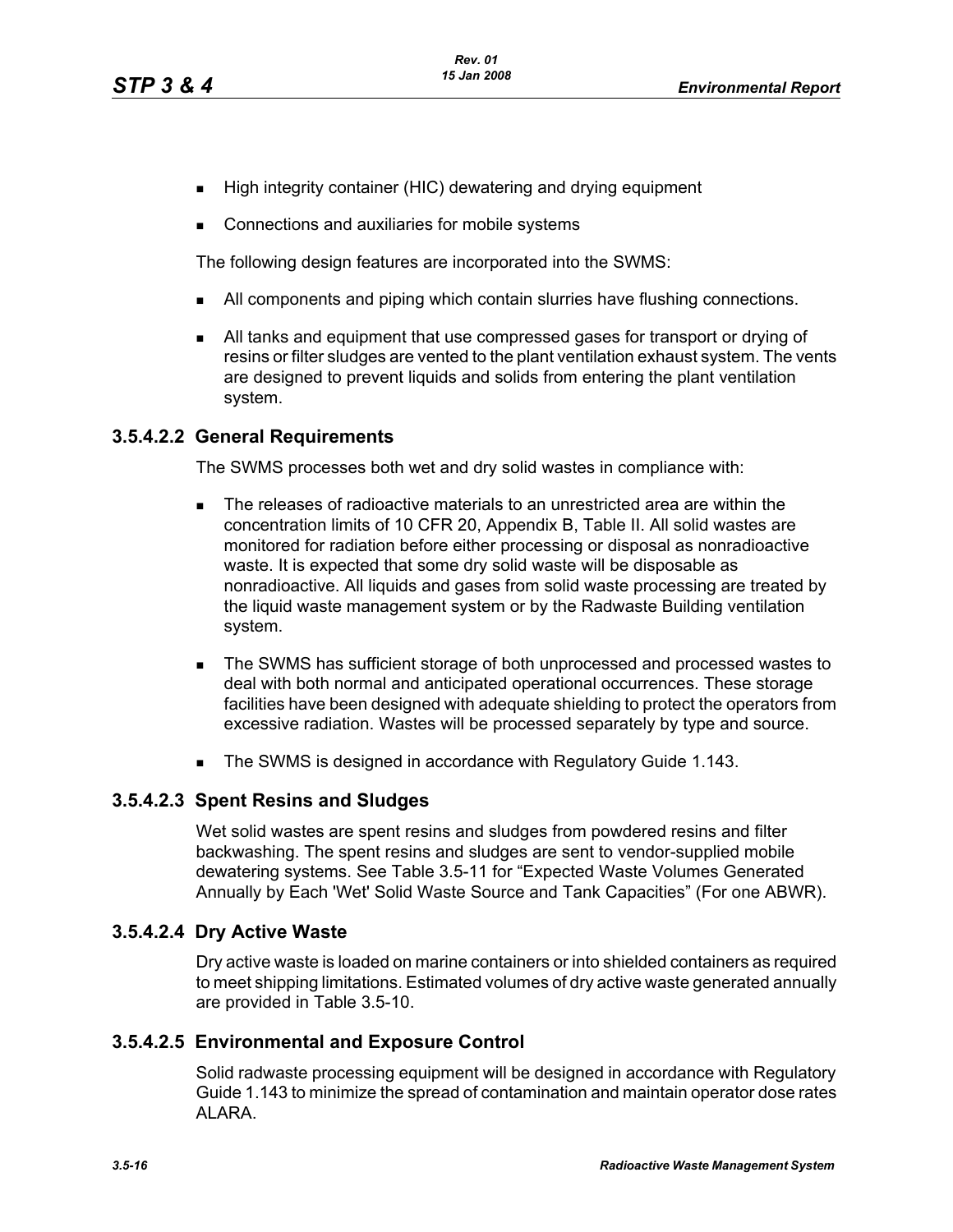# **3.5.4.2.6 Malfunction Analysis**

The process system is protected from overfilling the waste container by a high-level trip that closes the waste container fill valve and a camera that enables the operator to view the level of waste in the container and take action as required.

### **3.5.4.2.7 Shipment**

Containers normally can be shipped after processing, provided the proper shielding is available, without exceeding U.S. Department of Transportation radiation limits. If 49 CFR 173 dose limitations cannot be met, the containers are temporarily stored until the appropriate shielding is available.

Normally, high-integrity containers will be shipped after they are filled. While awaiting shipment, the high-integrity containers are temporarily stored with shielding in an appropriate storage location. A barrier to restrict access will be placed around the shielding. The radiation dose rate at the barrier shall be 50 μGy/hr (micrograys per hour) or less. Storage contingencies in the event that an off-site waste disposal facility becomes unavailable are discussed in Section 4.5. There is space for either box containers or high integrity containers in the solid waste storage area in the radwaste building. Low activity waste collected in buildings outside of the radwaste building will be temporarily stored locally until transferred to the radwaste building for storage/shipment. Uncontaminated shipping containers and vehicles may be stored outside. The annual volumes of solid radwaste to be shipped offsite are estimated in Table 3.5-12 (for one ABWR).

The packaged waste is stored until it is shipped offsite to a licensed radwaste processing facility or burial site. Onsite processing of the waste is in accordance with the existing STP Process Control Program (PCP) to meet transportation and radwaste processing facility or burial site waste acceptance requirements. The existing STP PCP will be modified as required to ensure it addresses the STP 3 & 4 waste streams. Packaging of waste for offsite shipment complies with applicable Department of Transportation and NRC regulations that specify requirements for shipment of radioactive material, including 49 CFR 172, 173 and 178, and 10 CFR 71.

#### **3.5.5 References**

- 3.5-1 American National Standard Radioactive Source Term for Normal Operation of Light Water Reactors, ANSI/ANS-18.1.
- 3.5-2 Skarpelos, J.M. and R.S. Gilbert, Technical Derivation of BWR 1971 Design Basis Radioactive Material Source Terms, March 1973 (NEDO-10871).
- 3.5-3 Calculation of Releases of Radioactive Materials in Gaseous and Liquid Effluents from Boiling Water Reactors, NUREG-0016, Revision 1, January 1979.
- 3.5-4 Marrero, T.R., Airborne Releases From BWRs for Environmental Impact Evaluations, March 1976 (NEDO-21159).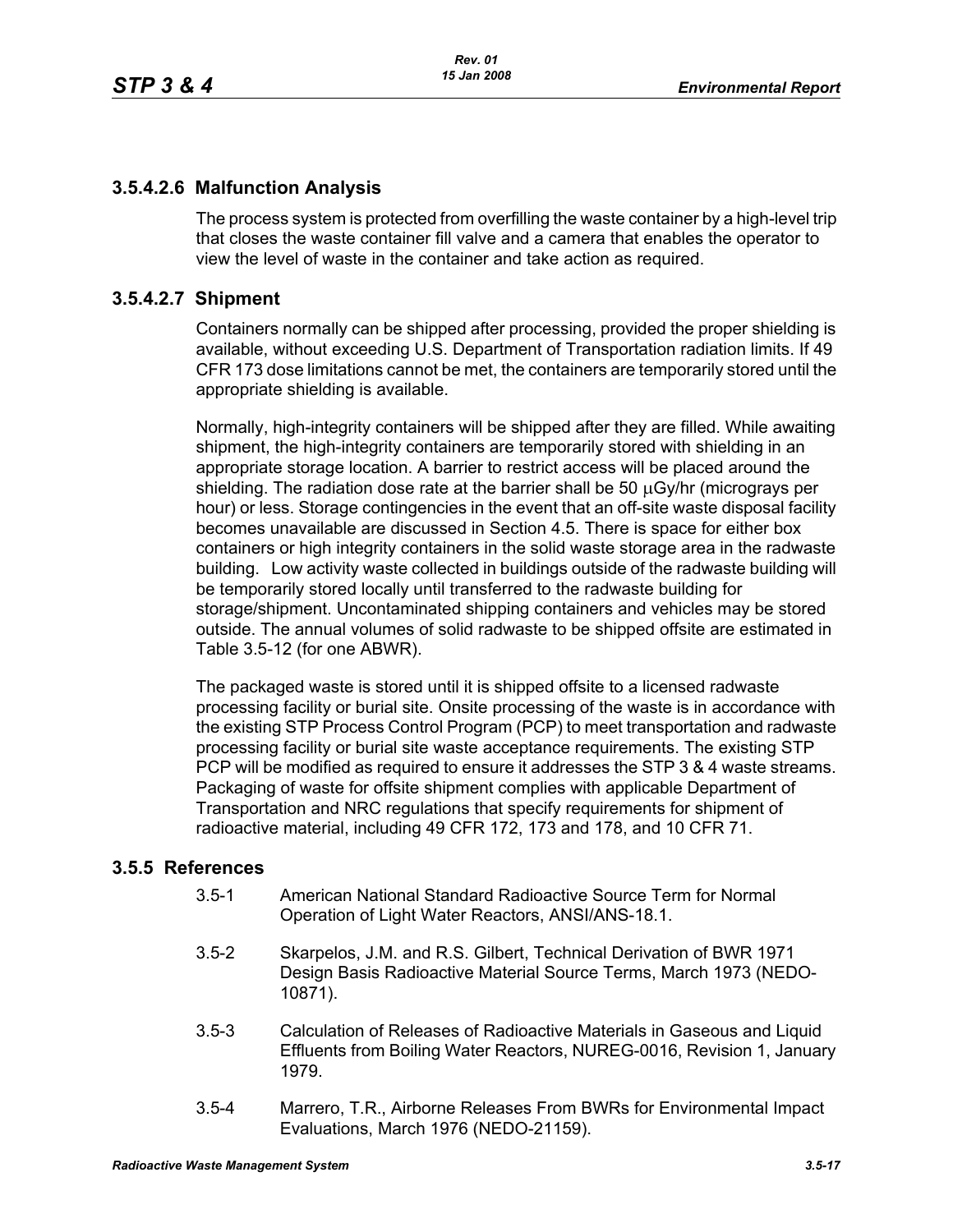- 3.5-5 ABWR Design Control Document, Tier 2 Manual, General Electric, Revision 4, March 1997.
- 3.5-6 Information Relevant to Ensuring that Occupational Radiation Exposures at Nuclear Power Stations Will Be as Low as is Reasonably Achievable, Regulatory Guide 8.8, June 1978, U.S. Nuclear Regulatory Commission, 1978.
- 3.5-7 Design Guidance for Radioactive Waste Management Systems, Structures, and Components Installed in Light-Water-Cooled Nuclear Power Plants, Regulatory Guide 1.143., Rev. 2 November 2001.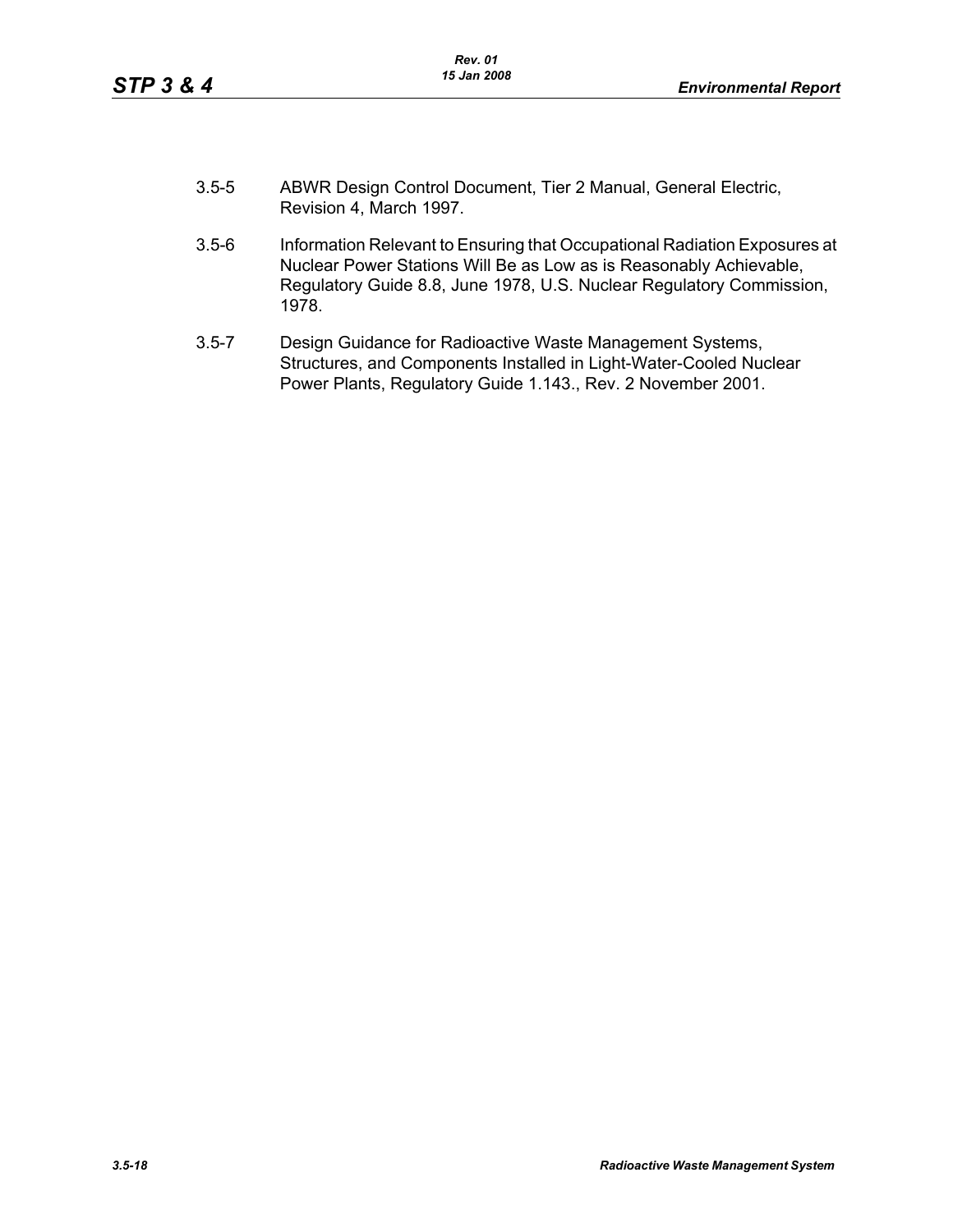| wyv ⊨iyuiu i<br><b>Annual Average</b> |  |  |
|---------------------------------------|--|--|
| <b>Liquid Releases</b>                |  |  |
| (MBq/yr)<br>3.35E+02                  |  |  |
|                                       |  |  |
| 7.15E+01                              |  |  |
| 1.38E+03                              |  |  |
| 4.22E+00                              |  |  |
| 4.03E+02                              |  |  |
| 2.96E+05                              |  |  |
| $0.00E + 00$                          |  |  |
| 1.87E+02                              |  |  |
| 2.10E+01                              |  |  |
| 6.30E+02                              |  |  |
| 1.47E+02                              |  |  |
| 7.55E+01                              |  |  |
| $0.00E + 00$                          |  |  |
| $0.00E + 00$                          |  |  |
| 3.10E+02                              |  |  |
| 5.69E+02                              |  |  |
| 3.50E+02                              |  |  |
| 8.24E+01                              |  |  |
| 6.29E+01                              |  |  |
| 4.67E+02                              |  |  |
| 1.63E+01                              |  |  |
| $0.00E + 00$                          |  |  |
| 1.16E+01                              |  |  |
| 9.92E-01                              |  |  |
| $0.00E + 00$                          |  |  |
| 4.64E+01                              |  |  |
| 8.70E+00                              |  |  |
| 1.64E+01                              |  |  |
| $6.27E + 01$                          |  |  |
| 5.05E+01                              |  |  |
| 4.10E+01                              |  |  |
|                                       |  |  |

# **Table 3.5-1 Annual Average Liquid Releases**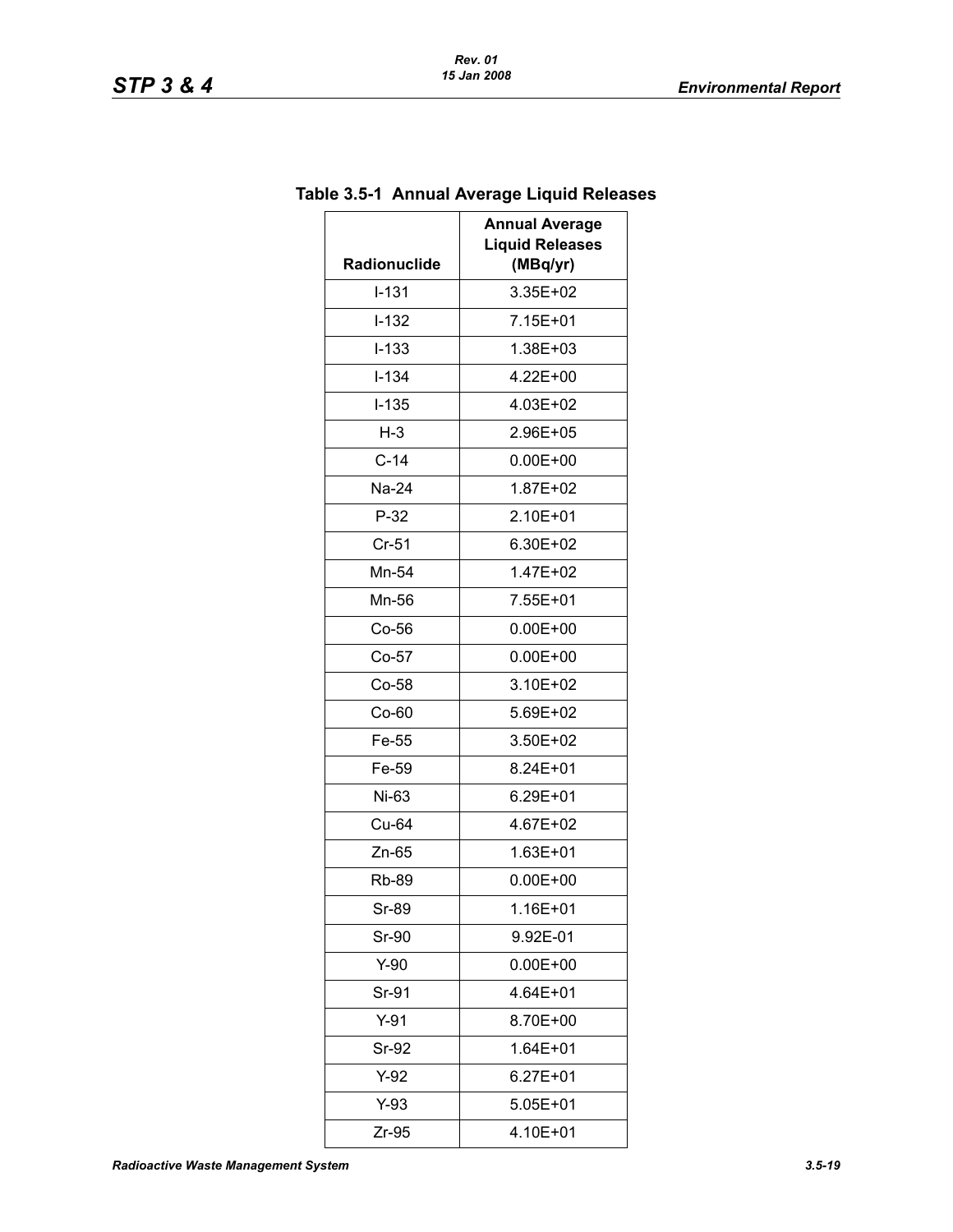| Radionuclide | <b>Annual Average</b><br><b>Liquid Releases</b><br>(MBq/yr) |
|--------------|-------------------------------------------------------------|
| <b>Nb-95</b> | 1.16E+01                                                    |
| Mo-99        | 9.66E+01                                                    |
| Tc-99m       | 2.10E+02                                                    |
| Ru-103       | $1.21E + 01$                                                |
| Rh-103m      | 0.00E+00                                                    |
| Ru-106       | 3.29E+02                                                    |
| Rh-106       | $0.00E + 00$                                                |
| Ag-110m      | 4.44E+01                                                    |
| Sb-124       | $0.00E + 00$                                                |
| Te-129m      | $3.12E + 00$                                                |
| Te-131m      | 3.10E+00                                                    |
| Te-132       | 5.00E-01                                                    |
| Cs-134       | 4.18E+02                                                    |
| Cs-136       | 2.78E+01                                                    |
| Cs-137       | $6.57E + 02$                                                |
| Cs-138       | 2.96E-02                                                    |
| Ba-140       | $6.23E + 01$                                                |
| La-140       | $0.00E + 00$                                                |
| Ce-141       | 1.10E+01                                                    |
| Ce-144       | 1.44E+02                                                    |
| Pr-143       | 3.00E+00                                                    |
| Nd-147       | 7.40E-02                                                    |
| W-187        | 8.24E+00                                                    |
| Np-239       | 3.51E+02                                                    |

# **Table 3.5-1 Annual Average Liquid Releases (Continued)**

(FSAR Section 12.2, Table 12.2-22)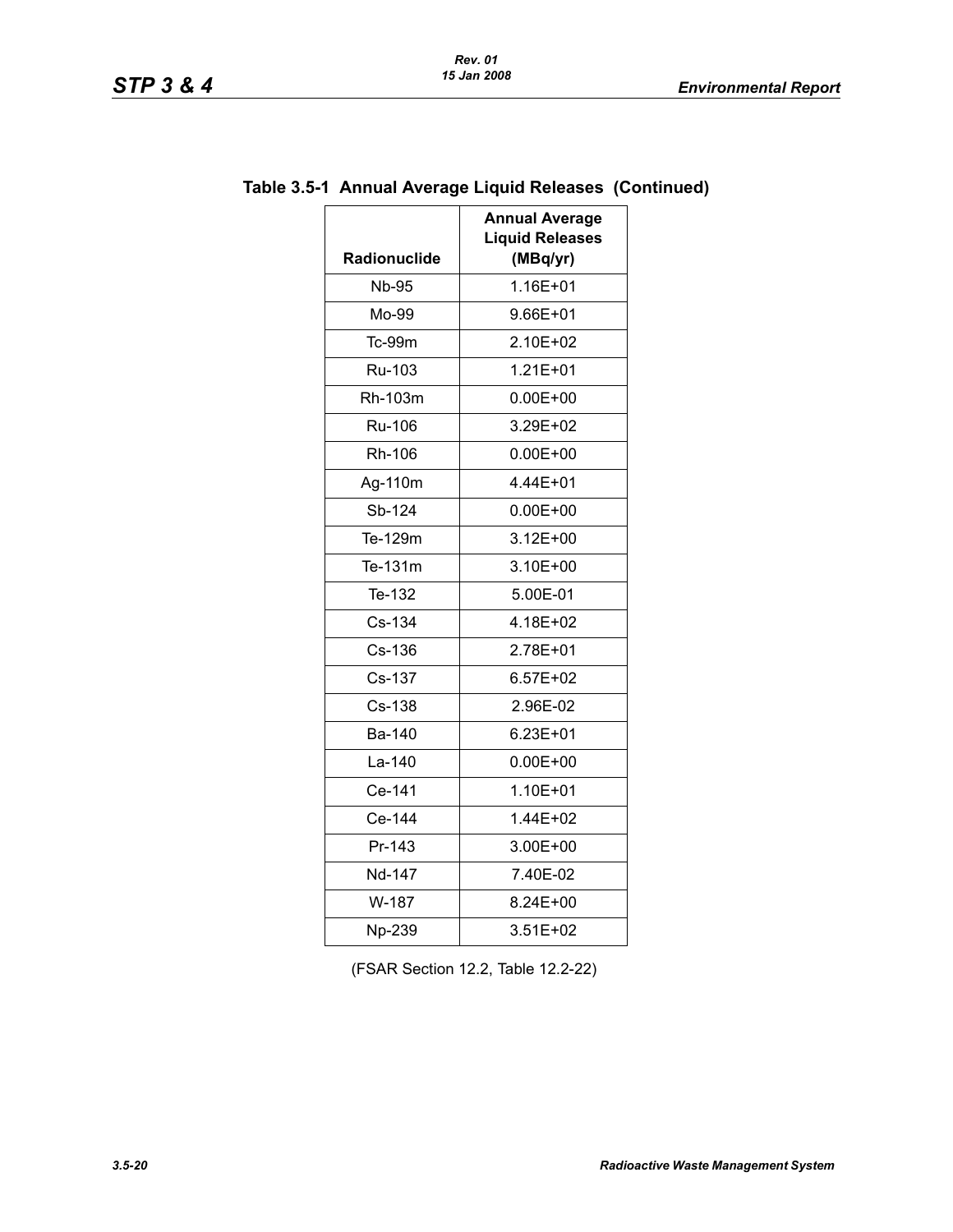|              | .<br><b>Annual Average</b> |
|--------------|----------------------------|
|              | <b>Gaseous Releases</b>    |
| Radionuclide | (MBq/yr)                   |
| $Kr-83m$     | $3.1E + 01$                |
| $Kr-85m$     | 7.8E+05                    |
| Kr-85        | $2.1E + 07$                |
| Kr-87        | $9.3E + 05$                |
| <b>Kr-88</b> | 1.4E+06                    |
| <b>Kr-89</b> | 8.9E+06                    |
| Kr-90        | $1.2E + 01$                |
| Xe-131m      | 1.9E+06                    |
| Xe-133m      | $3.2E + 03$                |
| Xe-133       | 8.9E+07                    |
| Xe-135m      | $1.5E + 07$                |
| Xe-135       | $1.7E + 07$                |
| Xe-137       | 1.9E+07                    |
| Xe-138       | $1.6E + 07$                |
| Xe-139       | $1.5E + 01$                |
| $I-131$      | $9.6E + 03$                |
| $I-132$      | $8.1E + 04$                |
| $I-133$      | $6.3E + 04$                |
| $I - 134$    | $1.4E + 05$                |
| $I-135$      | 8.9E+04                    |
| $H-3$        | $2.7E + 06$                |
| $C-14$       | 3.4E+05                    |
| Na-24        | $1.5E + 02$                |
| $P-32$       | 3.4E+01                    |
| Ar-41        | $2.5E + 05$                |
| $Cr-51$      | 1.3E+03                    |
| Mn-54        | 2.0E+02                    |
| Mn-56        | $1.3E + 02$                |
| Fe-55        | 2.4E+02                    |
| Fe-59        | 3.0E+01                    |
| $Co-58$      | 8.9E+01                    |
| $Co-60$      | 4.8E+02                    |
| Ni-63        | 2.4E-01                    |
| Cu-64        | $3.7E + 02$                |
| Zn-65        | 4.1E+02                    |

# **Table 3.5-2 Annual Average Gaseous Releases**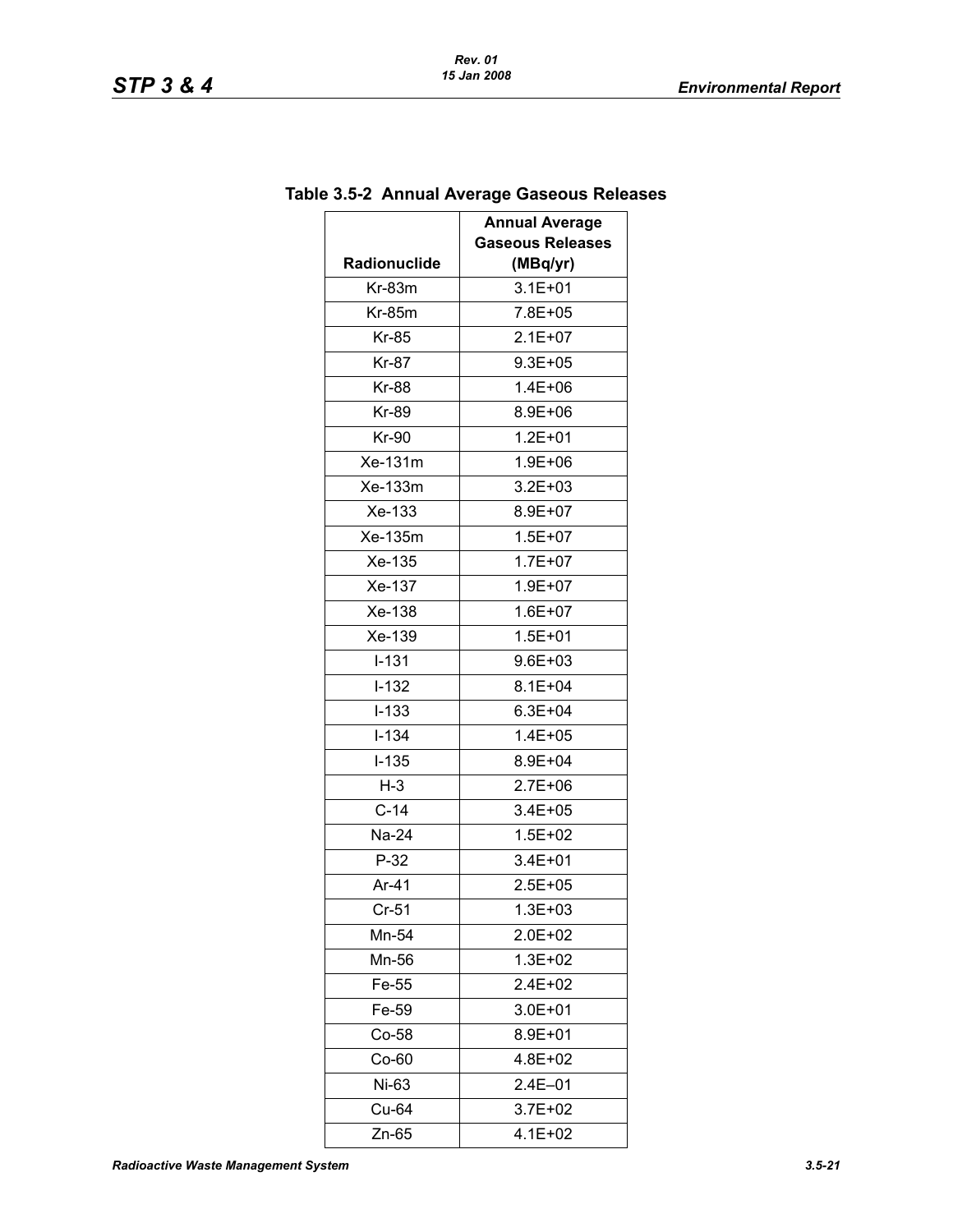| Radionuclide | <b>Annual Average</b><br><b>Gaseous Releases</b><br>(MBq/yr) |
|--------------|--------------------------------------------------------------|
| <b>Rb-89</b> | $1.6E + 00$                                                  |
| <b>Sr-89</b> | $2.1E + 02$                                                  |
| Sr-90        | $2.6E + 00$                                                  |
| $Y-90$       | $1.7E + 00$                                                  |
| Sr-91        | $3.7E + 01$                                                  |
| Sr-92        | 2.9E+01                                                      |
| $Y-91$       | 8.9E+00                                                      |
| $Y-92$       | $2.3E + 01$                                                  |
| $Y-93$       | $4.1E + 01$                                                  |
| $Zr-95$      | $5.9E + 01$                                                  |
| <b>Nb-95</b> | $3.1E + 02$                                                  |
| Mo-99        | $2.2E + 03$                                                  |
| Tc-99m       | $1.1E + 01$                                                  |
| Ru-103       | $1.3E + 02$                                                  |
| Rh-103m      | $4.1E + 00$                                                  |
| Ru-106       | 7.0E-01                                                      |
| Rh-106       | 7.0E-01                                                      |
| Ag-110m      | 7.4E-02                                                      |
| Sb-124       | $6.7E + 00$                                                  |
| Te-129m      | $8.1E + 00$                                                  |
| Te-131m      | 2.8E+00                                                      |
| Te-132       | 7.0E-01                                                      |
| Cs-134       | 2.3E+02                                                      |
| Cs-136       | $2.2E + 01$                                                  |
| Cs-137       | $3.5E + 02$                                                  |
| Cs-138       | 6.3E+00                                                      |
| Ba-140       | $1.0E + 03$                                                  |
| La-140       | $6.7E + 01$                                                  |
| Ce-141       | $3.4E + 02$                                                  |
| Ce-144       | 7.0E-01                                                      |
| Pr-144       | 7.0E-01                                                      |
| W-187        | 7.0E+00                                                      |
| Np-239       | 4.4E+02                                                      |

# **Table 3.5-2 Annual Average Gaseous Releases (Continued)**

(FSAR Section 12.2, Table 12.2-20)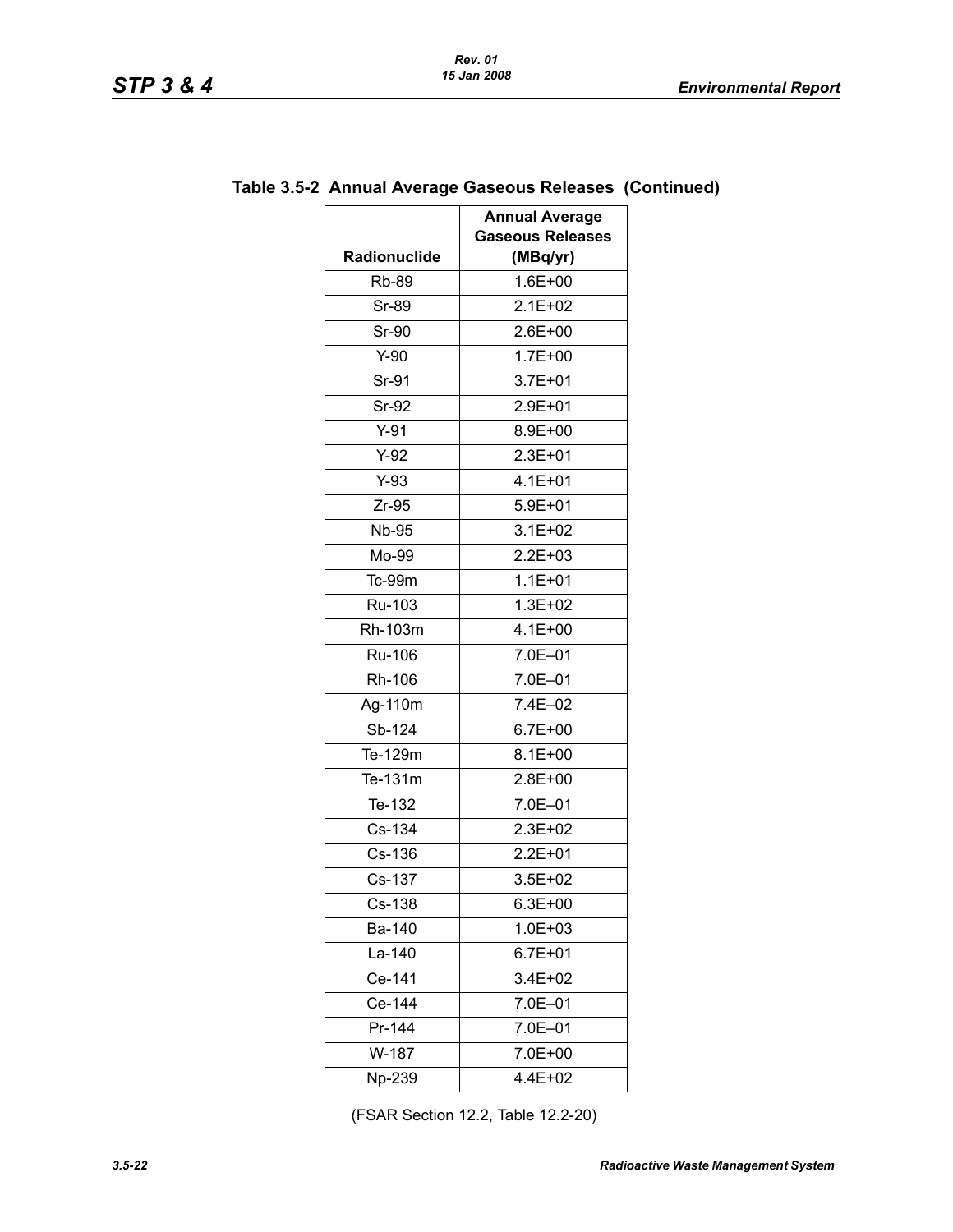| <b>Isotope</b> | <b>Decay Constant, 1/hours</b> | Source Term t = 30 min (MBq/s) |
|----------------|--------------------------------|--------------------------------|
| $Kr-83m$       | 3.73 E-01                      | $1.1E + 02$                    |
| $Kr-85m$       | 1.55 E-01                      | $2.0E + 02$                    |
| Kr-85          | 7.37 E-06                      | 8.9E-01                        |
| Kr-87          | 5.47 E-01                      | $5.6E + 02$                    |
| Kr-88          | 2.48 E-01                      | $6.3F + 02$                    |
| Kr-89          | 1.32 E+01                      | $6.3E + 00$                    |
| Xe-131m        | 2.41 E-03                      | 7.4E-01                        |
| $Xe-133m$      | 1.30 E-02                      | $1.1E + 01$                    |
| $Xe-133$       | 5.46 E-03                      | $3.1E + 02$                    |
| $Xe-135m$      | $2.72E + 00$                   | $2.5E + 02$                    |
| Xe-135         | 7.56 E-02                      | $8.1E + 02$                    |
| Xe-137         | $1.08E + 01$                   | $2.6E + 01$                    |
| $Xe-138$       | $2.93 E + 00$                  | 7.8E+02                        |
| TOTAL          |                                | $3.7E + 03$                    |

**Table 3.5-3 Noble Gas Source Terms in Steam** 

(Reference 3.5-5, Table 11.1-1)

| <b>Isotope</b> | <b>Decay Constant, 1/hours</b> | <b>Concentration (MBq/g)</b> |
|----------------|--------------------------------|------------------------------|
| $1 - 131$      | 3.59E-03                       | $5.9E-04$                    |
| $1 - 132$      | 3.03E-01                       | $5.2E-03$                    |
| $I - 133$      | 3.33E-02                       | $4.1E-03$                    |
| $I - 134$      | 7.91E-01                       | 8.9E-03                      |
| $I - 135$      | 1.05E-01                       | 5.6E-03                      |

(Reference 3.5-5, Table 11.1-2)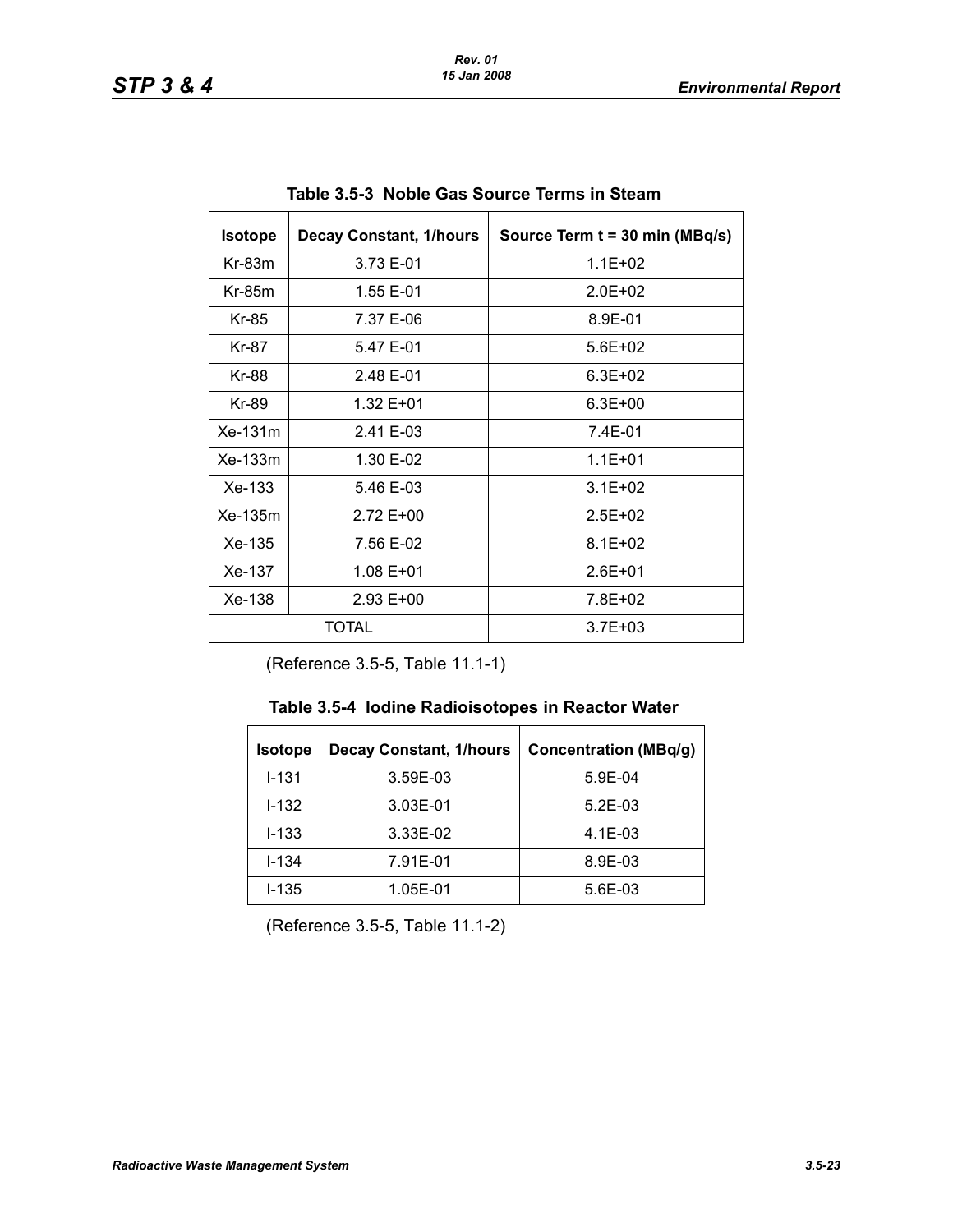| <b>Isotope</b> | <b>Decay Constant, 1/hours</b> | <b>Concentration (MBq/g)</b> |
|----------------|--------------------------------|------------------------------|
| <b>Rb-89</b>   | $2.74E + 00$                   | 7.8E-04                      |
| <b>Sr-89</b>   | 5.55E-04                       | $1.2E-05$                    |
| Sr-90/Y-90     | 2.81E-06                       | 8.5E-07                      |
| Sr-91          | 7.31E-02                       | $5.2E-04$                    |
| <b>Sr-92</b>   | 2.56E-01                       | 1.4E-03                      |
| $Y-91$         | 4.93E-04                       | 4.8E-06                      |
| $Y-92$         | 1.96E-01                       | 8.1E-04                      |
| $Y-93$         | 6.8E-02                        | 5.2E-04                      |
| Zr-95/Nb-95    | 4.41E-04                       | 9.6E-07                      |
| Mo-99/Tc-99m   | 1.05E-02                       | 2.4E-04                      |
| Ru-103/Rh-103m | 7.29E-04                       | 2.4E-06                      |
| Ru-106/Rh-106  | 7.83E-05                       | 3.7E-07                      |
| Te-129m        | 8.65E-04                       | 4.8E-06                      |
| Te-131m        | 2.31E-02                       | 1.2E-05                      |
| Te-132         | 8.89E-03                       | 1.2E-06                      |
| Cs-134         | 3.84E-05                       | 3.3E-06                      |
| $Cs-136$       | 2.22E-03                       | $2.2E-06$                    |
| Cs-137         | 2.63E-06                       | 8.9E-06                      |
| Cs-138         | 1.29E+00                       | 1.5E-03                      |
| Ba-140/La-140  | 2.26E-03                       | 4.8E-05                      |
| Ce-141         | 8.88E-04                       | 3.7E-06                      |
| Ce-144/Pr-144  | 1.02E-04                       | 3.7E-07                      |
| Np-239         | 1.24E-02                       | 1.0E-03                      |

|  |  | Table 3.5-5 Nonvolatile Fission Products in Reactor Water |
|--|--|-----------------------------------------------------------|
|  |  |                                                           |

(Reference 3.5-5, Table 11-1-3)

NOTE: Nuclides shown as pairs are assumed to be in secular equilibrium. The parent decay constant and concentration are shown.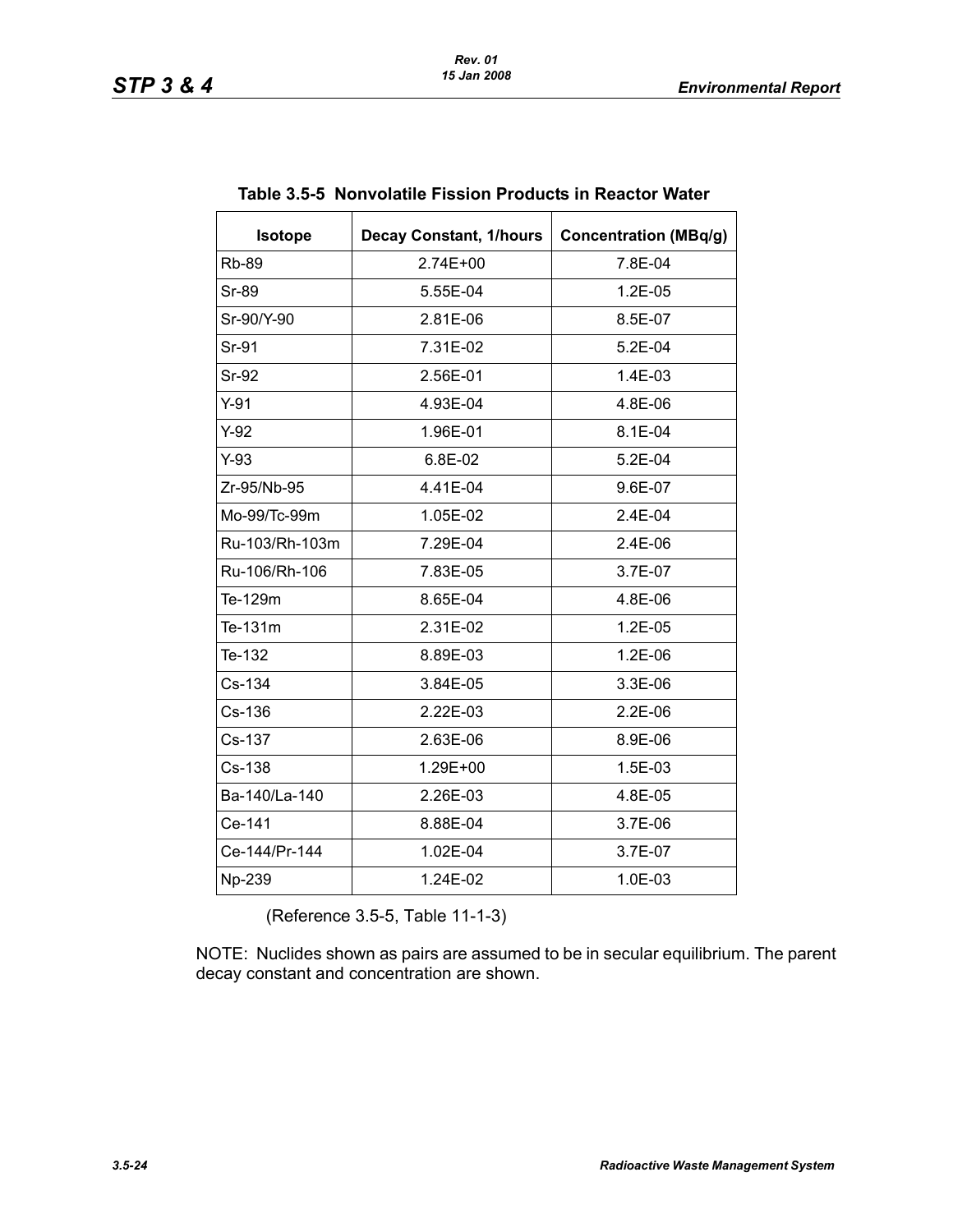|  | Table 3.5-6 Coolant Activation Products in Reactor Water and Steam |
|--|--------------------------------------------------------------------|
|--|--------------------------------------------------------------------|

| <b>Isotope</b> | <b>Half-Life</b> | <b>Steam Concentration</b><br>(MBq/q) | <b>Reactor Water</b><br><b>Concentration</b><br>(MBq/g) |
|----------------|------------------|---------------------------------------|---------------------------------------------------------|
| N-16           | 7.13 s           | 1.9E+00 [1]                           | $3.6E+00$ [2]                                           |

[1] Use 11 MBq/g for operation with hydrogen water chemistry

[2] Valid at core exit

(Reference 3.5-5, Table 11.1-4)

| <b>Isotope</b> | <b>Decay Constant, 1/hours</b> | <b>Concentration (MBq/g)</b> |
|----------------|--------------------------------|------------------------------|
| Na-24          | 4.63E-02                       | 1.3E-03                      |
| $P-32$         | 2.02E-03                       | $2.4E - 0.5$                 |
| $Cr-51$        | 1.04E-03                       | 7.4E-04                      |
| Mn-54          | 9.53E-05                       | 8.5E-06                      |
| Mn-56          | 2.69E-01                       | 6.7E-03                      |
| Co-58          | 4.05E-04                       | 2.4E-05                      |
| $Co-60$        | 1.50E-05                       | 4.8E-05                      |
| Fe-55          | 3.04E-05                       | $1.2E - 04$                  |
| Fe-59          | 6.33E-04                       | 3.7E-06                      |
| Ni-63          | 7.90E-07                       | 1.2E-04                      |
| Cu-64          | 5.42E-02                       | 3.7E-03                      |
| $Zn-65$        | 1.18E-04                       | $2.4E-0.5$                   |
| Ag-110m        | 1.16E-04                       | $1.2E - 07$                  |
| W-187          | 2.90E-02                       | 3.7E-05                      |

**Table 3.5-7 Non-Coolant Activation Products in Reactor Water** 

(Reference 3.5-5, Table 11.1-5)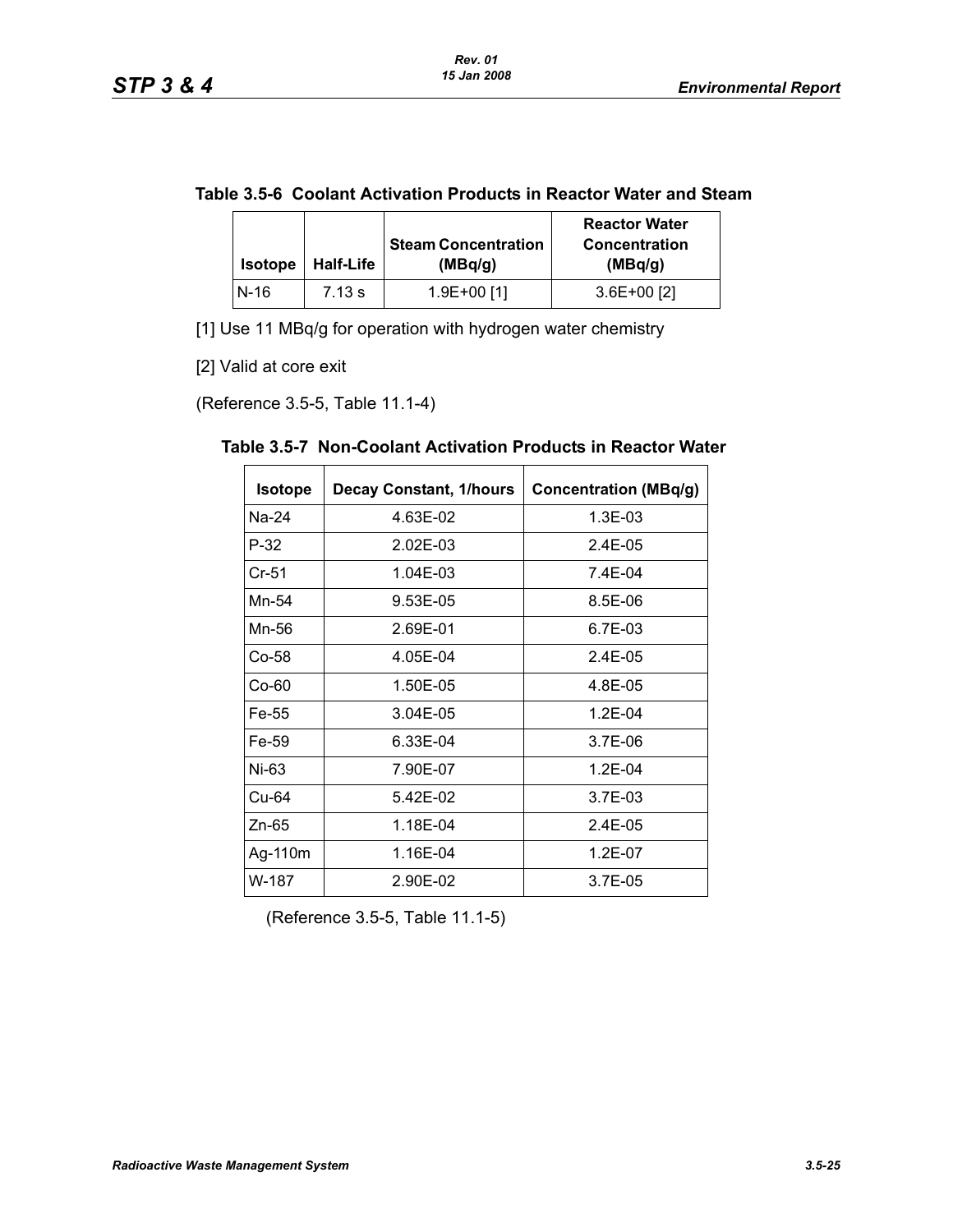### **Table 3.5-8 Capability of Liquid Radwaste Subsystems to Process Expected Wastes [1]**

| <b>Subsyste</b><br>m | <b>Process</b><br>Rate | <b>Maximum Process</b><br>Capacity [6] | <b>Normal Waste</b><br><b>Generation Rate</b> | <b>Maximum Daily</b><br><b>Generation Rate</b> |
|----------------------|------------------------|----------------------------------------|-----------------------------------------------|------------------------------------------------|
| <b>LCW</b> [2]       | 34 $m^3/h$             | 654 $m^3$ /day                         | 55 $m^3$ /day                                 | 615 $m^3$ /day                                 |
| <b>HCW</b> [3]       | 34 $m^3/h$             | 654 $m^3$ /day                         | 15 $m^3$ /day                                 | 65 $m^3$ /day                                  |
| DW [4]               | 34 $m^3/h$             | 654 $m^3$ /day                         | 4 $m^3$ /day                                  | 12 $m^3$ /day                                  |
| CW [5]               | 4 $m^3/h$              | 77 $m^3$ /day                          | 2 $m^3$ /day                                  | 2 $m^3$ /day                                   |

[1] FSAR Table 11.2-2

[2] LCW – low conductivity waste

[3] HCW – high conductivity waste

[4] DW – detergent waste

[5] CW – Chemical Waste

[6] For one day only

| <b>Halogens</b> |              |                | <b>Soluble Fission</b><br><b>Products</b> |                | <b>Insoluble Fission</b><br><b>Products</b> |                | <b>Activation Products</b> |  |
|-----------------|--------------|----------------|-------------------------------------------|----------------|---------------------------------------------|----------------|----------------------------|--|
| <b>Isotope</b>  | <b>MBq</b>   | <b>Isotope</b> | <b>MBq</b>                                | <b>Isotope</b> | <b>MBq</b>                                  | <b>Isotope</b> | <b>MBq</b>                 |  |
| $I-131$         | 7.38E+07     | <b>Rb-89</b>   | 1.37E+05                                  | $Y-91$         | 1.78E+06                                    | Na-24          | 2.44E+07                   |  |
| $I-132$         | 1.50E+07     | Sr-89          | 4.59E+06                                  | $Y-92$         | 3.58E+06                                    | $P-32$         | $6.41E + 06$               |  |
| $I-133$         | 1.08E+08     | Sr-90          | $3.58E + 05$                              | $Y-93$         | $6.62E + 06$                                | $Cr-51$        | 2.44E+08                   |  |
| $I - 134$       | $9.86E + 06$ | $Y-90$         | 3.58E+05                                  | $Zr-95$        | 3.60E+05                                    | Mn-54          | 3.49E+06                   |  |
| $I - 135$       | 4.67E+07     | Sr-91          | $6.18E + 06$                              | <b>Nb-95</b>   | 3.60E+05                                    | Mn-56          | 2.16E+07                   |  |
|                 |              | Sr-92          | 4.75E+06                                  | Ru-103         | 8.42E+05                                    | Co-58          | $9.14E + 06$               |  |
|                 |              | Mo-99          | 1.97E+07                                  | Rh-103M        | 8.42E+05                                    | $Co-60$        | 2.01E+07                   |  |
|                 |              | <b>Tc-99M</b>  | 1.97E+07                                  | Ru-106         | $1.51E + 05$                                | Fe-55          | 2.63E+07                   |  |
|                 |              | Te-129M        | 1.64E+06                                  | Rh-106         | $1.51E + 05$                                | Fe-59          | 1.33E+06                   |  |
|                 |              | Te-131M        | 4.51E+05                                  | La-140         | $1.22E + 07$                                | Ni-63          | 5.06E+07                   |  |
|                 |              | Te-132         | $1.15E + 06$                              | Ce-141         | 1.25E+06                                    | $Cu-64$        | 5.93E+07                   |  |
|                 |              | Cs-134         | 7.54E+05                                  | Ce-144         | 1.50E+05                                    | $Zn-65$        | $9.81E + 06$               |  |
|                 |              | Cs-136         | $3.13E + 05$                              | Pr-143         | 1.50E+05                                    | Ag-110M        | 4.91E+04                   |  |
|                 |              | Cs-137         | 2.08E+06                                  |                |                                             | W-187          | $1.11E + 06$               |  |
|                 |              | $Cs - 138$     | $1.01E + 06$                              |                |                                             |                |                            |  |
|                 |              | Ba-140         | 1.22E+07                                  |                |                                             |                |                            |  |
|                 |              | Np-239         | 6.99E+07                                  |                |                                             |                |                            |  |

#### **Table 3.5-9 Solid Radwaste Component Inventories [1]**

[1] Sum total of inventories from CUW (Reactor Water Cleanup System) Backwash Receiving Tank, CF (Condensate Filtration) Backwash Receiving Tank, Phase Separator, Spent Resin Storage Tank, LRS (Liquid Radwaste System) Backwash Receiving Tank (FSAR Section 12.2, Tables 12.2-15a-d & 12.2-15l)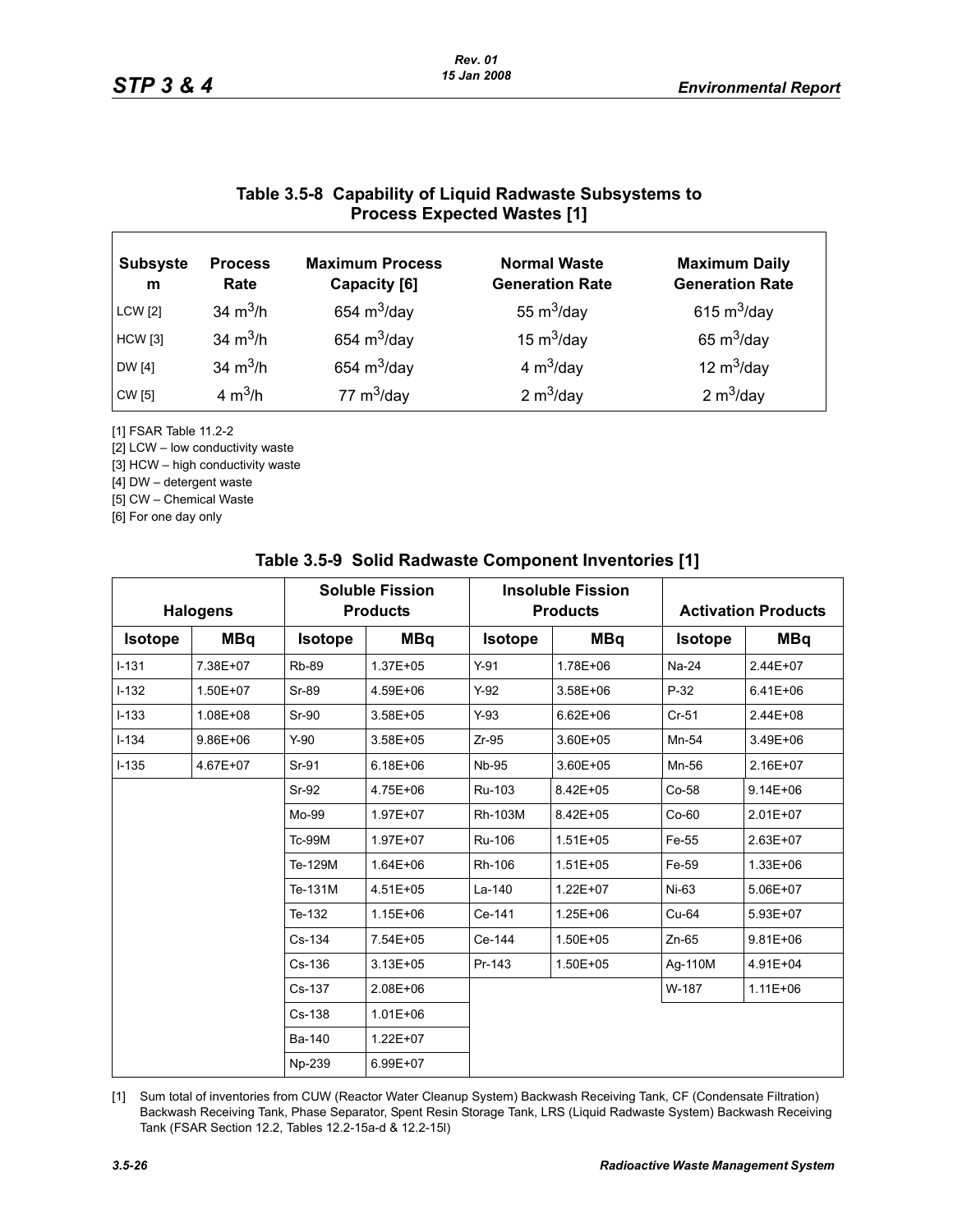|                   | Dry Waste Source   Volume Generation (m <sup>3</sup> /yr) |
|-------------------|-----------------------------------------------------------|
| Combustible Waste |                                                           |
| Compactable Waste | 38                                                        |

#### **Table 3.5-10 Estimates of Expected Annual "Dry" Solid Wastes**

(FSAR Section 11.4, Table 11.4-2)

Other Waste 100

#### **Table 3.5-11 Expected Waste Volume Generated Annually by Each "Wet" Solid Waste Source and Tank Capacities**

| <b>Wet Waste Source</b>        | Volume Generation (m <sup>3</sup> /yr) [1] |
|--------------------------------|--------------------------------------------|
| CUW F/D Sludge                 | 4.7                                        |
| FPC F/D Sludge                 | 1.8                                        |
| Condensate Filter sludge       | 4.6                                        |
| <b>LCW Filter Sludge</b>       | 0.6                                        |
| <b>HCW Filter Sludge</b>       | 3.8                                        |
| Condensate Demineralizer resin | 18.0                                       |
| <b>LCW Demineralizer Resin</b> | 1.8                                        |
| <b>HCW Demineralizer Resin</b> | 1.8                                        |
| <b>HCW RO Reject</b>           | 73.0                                       |

CUW F/D – Reactor Water Cleanup filter demineralizer FPC F/D – Fuel Pool Cooling and Cleanup filter demineralizer [1] FSAR 11.4, Table 11.4-1

| <b>Waste Type</b>  | Shipped Volume (m <sup>3</sup> /yr) |
|--------------------|-------------------------------------|
| Combustible Waste  | 225                                 |
| Compressible Waste | 38                                  |
| Resins and Sludges | 110                                 |
| <b>Other Waste</b> | 100                                 |
| <b>Mixed Waste</b> | ი 5                                 |

From FSAR Section 11.4 (Table 11.4-3)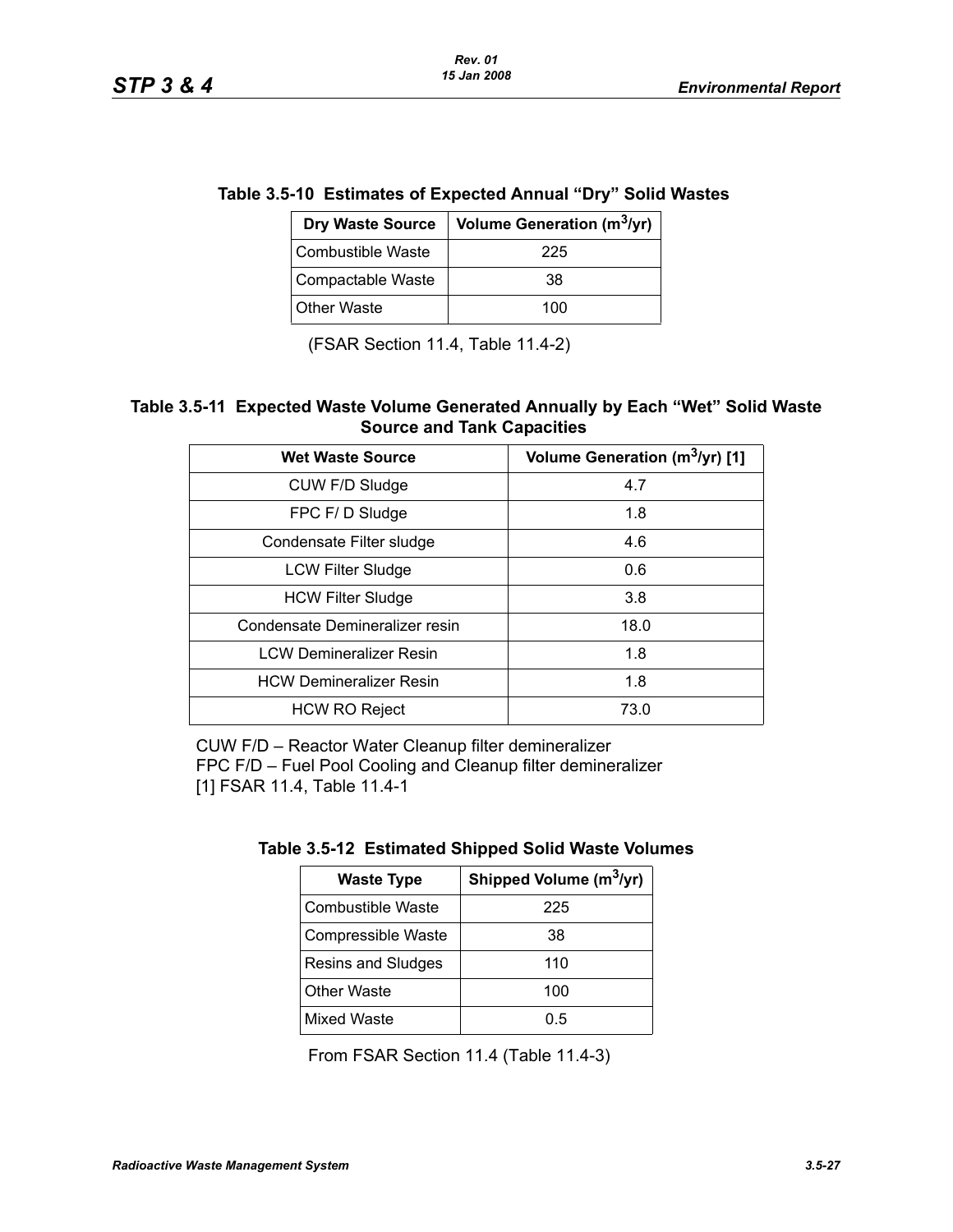